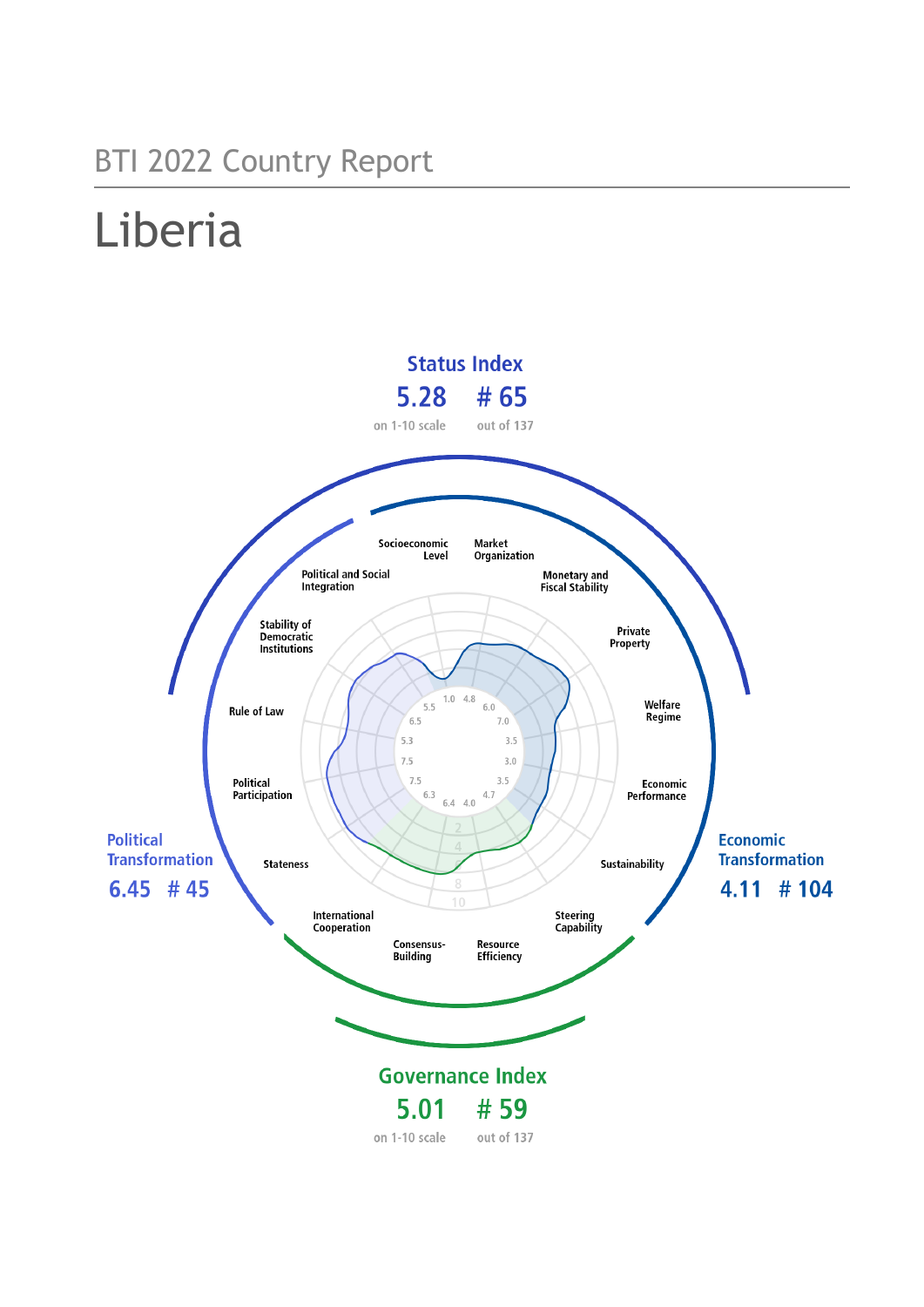This report is part of the **Bertelsmann Stiftung's Transformation Index (BTI) 2022**. It covers the period from February 1, 2019 to January 31, 2021. The BTI assesses the transformation toward democracy and a market economy as well as the quality of governance in 137 countries. More on the BTI at [https://www.bti-project.org.](https://www.bti-project.org/)

Please cite as follows: Bertelsmann Stiftung, BTI 2022 Country Report — Liberia. Gütersloh: Bertelsmann Stiftung, 2022.

This work is licensed under a **Creative Commons Attribution 4.0 International License**.

### **Contact**

Bertelsmann Stiftung Carl-Bertelsmann-Strasse 256 33111 Gütersloh Germany

**Sabine Donner** Phone +49 5241 81 81501 sabine.donner@bertelsmann-stiftung.de

**Hauke Hartmann** Phone +49 5241 81 81389 hauke.hartmann@bertelsmann-stiftung.de

**Claudia Härterich** Phone +49 5241 81 81263 claudia.haerterich@bertelsmann-stiftung.de

### **Sabine Steinkamp** Phone +49 5241 81 81507 sabine.steinkamp@bertelsmann-stiftung.de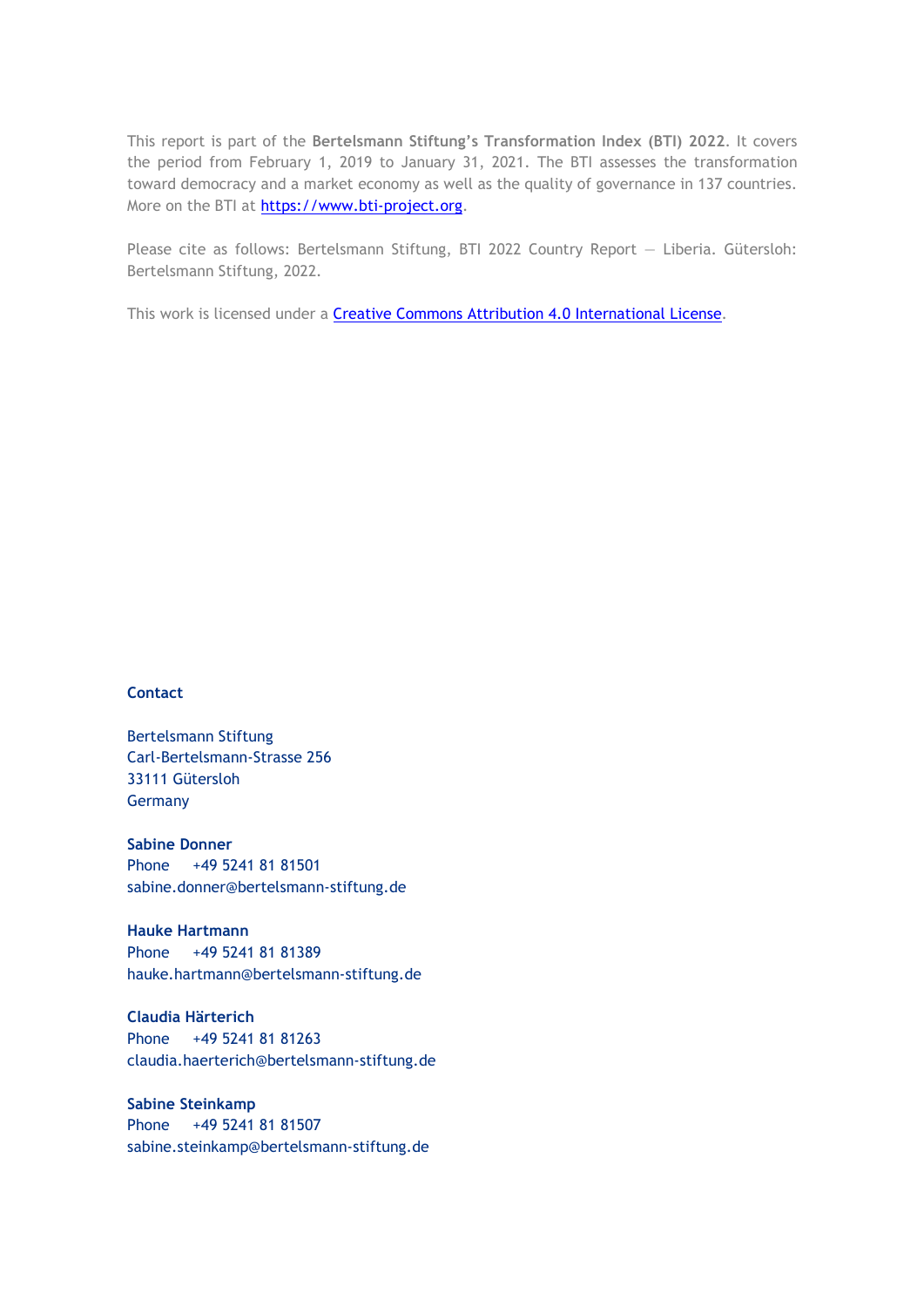#### **Key Indicators**

| Population                         | M     | 5.1  | HDI                            | 0.480 | GDP p.c., PPP $\ S$       | 1428  |
|------------------------------------|-------|------|--------------------------------|-------|---------------------------|-------|
| Pop. growth <sup>1</sup><br>% p.a. |       | 2.4  | HDI rank of 189<br>175         |       | Gini Index                | 35.3  |
| Life expectancy                    | vears | 64.1 | UN Education Index             | 0.426 | Poverty <sup>3</sup><br>% | 75.6  |
| Urban population %                 |       | 52.1 | Gender inequality <sup>2</sup> | 0.650 | Aid per capita            | 121.0 |
|                                    |       |      |                                |       |                           |       |

Sources (as of December 2021): The World Bank, World Development Indicators 2021 | UNDP, Human Development Report 2020. Footnotes: (1) Average annual growth rate. (2) Gender Inequality Index (GII). (3) Percentage of population living on less than \$3.20 a day at 2011 international prices.

### Executive Summary

Liberia was the scene of two devastating civil wars between 1989 and 2003. Under the government of Ellen Johnson Sirleaf (2006 – 2018), stability returned. Against the background of violent military rule and civil war between 1980 and 2003, Liberia evolved into a remarkably peaceful electoral democracy. Yet it remained among the 10 poorest countries on earth, with a high level of corruption, and minimal provision of public goods and services. The democratic change of government that elevated George Weah to the presidency in January 2018 marked a fundamental shift.

As an "indigenous" Liberian raised in urban poverty, Weah symbolically represents the marginal masses and increases their identification with the state. A large number of his officials are inexperienced in leading the public service. Combined with weak ideological convictions, a patrimonial political culture that also plagued the administration's predecessors and the effects of an education system that has been in tatters for decades, state capacities to address the country's challenges and enhance public service quality did not discernibly improve. The U.N. Mission in Liberia, which had occasioned major capital imports, was withdrawn in March 2018, and prices for the country's major export goods, iron ore and rubber, remained subdued through the final months of 2020. The COVID-19 pandemic entailed further disruptions in trade and production. The economy contracted twice over the review period, and disappointment with the government set in, leading it and allied parties to lose most Senate positions in the December 2020 elections to the opposition.

Yet a new civil service salary law lays the groundwork for greater meritocracy and is a milestone in modernizing the public administration. It has also served to reduce the bloated public sector wage bill and helped reduce the fiscal deficit. Nonetheless, a fiscal squeeze and donor pressure played a major role in implementing this unpopular measure.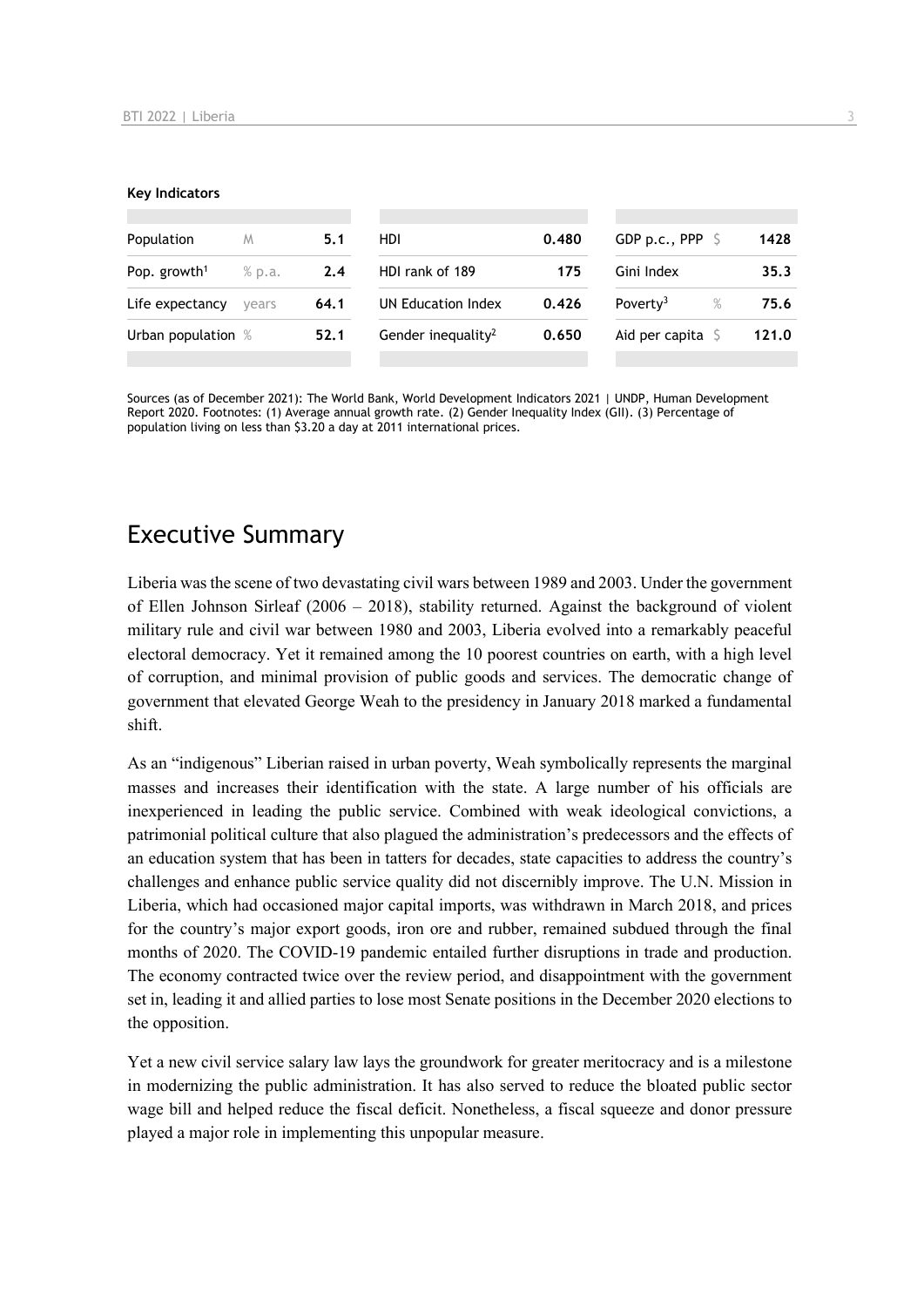Much political energy was expended on liberal constitutional changes promoting accountability and dual citizenship that ultimately failed to obtain the required two-thirds referendum majority. Despite a challenging environment, democracy did not suffer a setback and civil liberties were preserved.

The government acted swiftly to counter the COVID-19 pandemic, restricting movement and declaring curfews of varying intensity. A state of emergency was in force from April 10 to July 21, 2020. Effectively, social contacts decreased to only a limited extent and for a short period of time. Some abuses of authority occurred, but major violence was avoided. For unknown reasons, COVID-19 did not have a major impact on public health. Liberia counted only 84 fatalities, just one after mid-August 2020, and most of the country's public life returned to normal soon after the state of emergency was lifted.

Prices for Liberia's export goods rose above predictions toward the end of 2020 and are expected to recover moderately over the next two years, which may give the government some respite. In the medium run, Liberia and the international community face a choice between expanding the mineral resource and agricultural sectors and preserving one of the largest forest areas on the continent. Liberia's ecology is fragile, and globally important biodiversity and carbon sink resources are at risk of being lost. Given the country's pervasive poverty, preservation will need to offer superior income opportunities if that path is to be chosen.

### History and Characteristics of Transformation

The creation of Liberia is a direct result of the system of slavery in the United States. As "free persons of color" became a discernible population segment in the United States, a private organization acquired lands on the West African coast and organized the emigration of these "free persons of color" to their purported homeland, starting in 1822. A more sizable segment of the settlers was made up of would-be slaves intercepted by the navies of the United States and the British. Both groups over time merged and "Congos" became a generic term for settler society. In 1847, Liberia declared independence. At the time, the area comprised a multitude of small traditional political entities. The creation of the Liberian state pitted the settlers against local peoples. The Americo-Liberian "repatriates" conceived their state-building project as a "civilizing mission" built on the pillars of Christianity, modern education and a conservative Western dress code. The central state remained a domain of settler culture that marginalized and often exploited the so-called country population.

The division between the two populations became strongly politicized in the 1970s. Among the masses of indigenous origin, there is still a pervasive sense of historical exclusion and subjugation by a "foreign" minority. A military coup in 1980 brought to power the first indigenous leader, Samuel K. Doe. His rule marked both the end of "Congo" dominance and the beginning of a new era of militarized repression. A conflict over political power within the military leadership developed into an ethnic conflict between Doe's Krahn group and Mandingo allies, and Gio and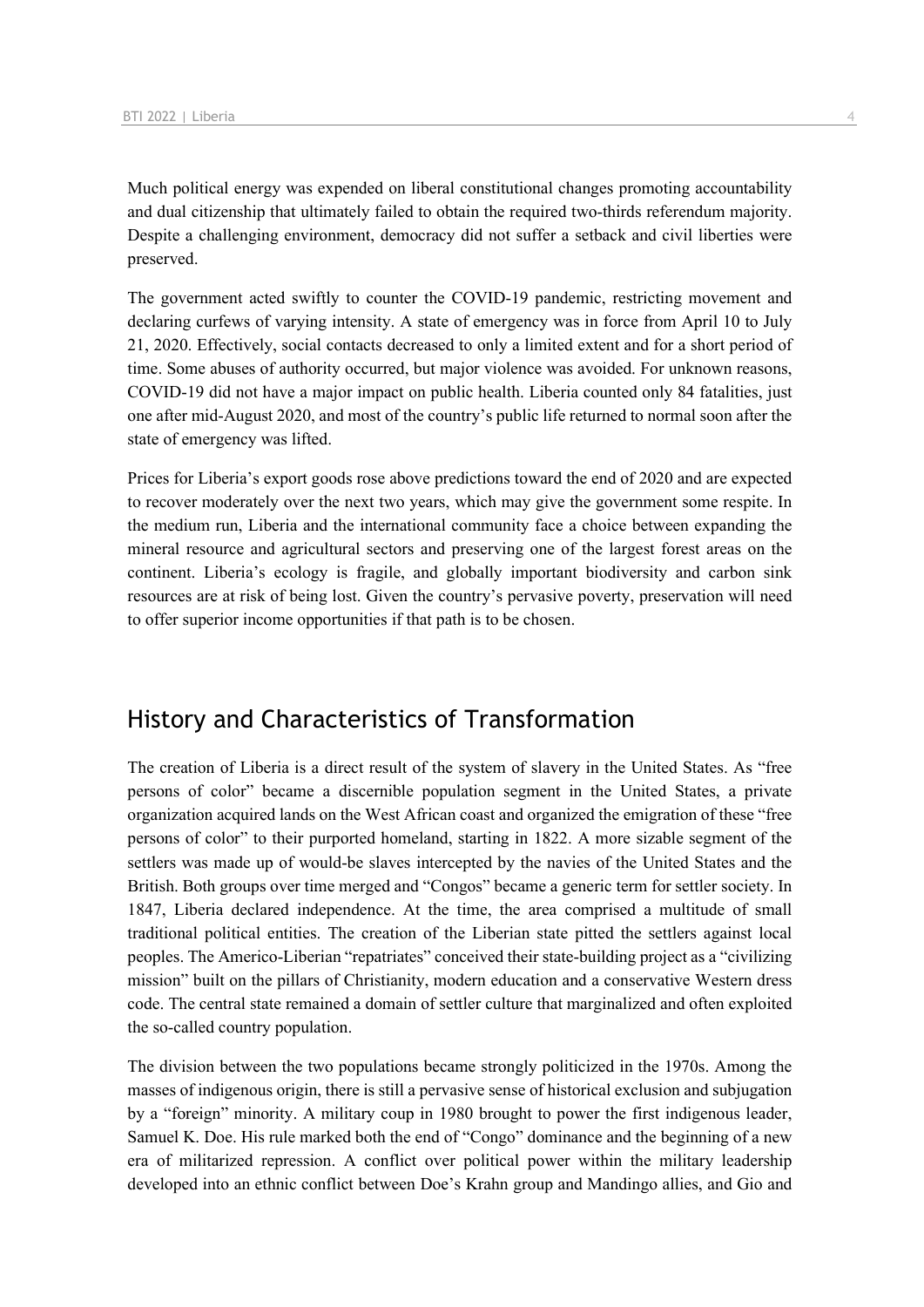Mano from Nimba County. Charles Taylor, a member of Doe's cabinet associated with the latter faction, fled amid allegations of corruption. After fleeing, he began to mobilize dissidents into the National Patriotic Front of Liberia (NPFL) rebel group.

When the force attacked a small border town on Christmas Eve 1989, it sparked a devastating civil war that saw the emergence of a multitude of factions. The civil conflict in Liberia gained a particular reputation for cruelty and violence against civilians. The end of the first war culminated in the election of Charles Taylor as president in 1997.

Taylor's dealings with Sierra Leonean rebels and his activities to destabilize Guinea, as well as Côte d'Ivoire, increased international and regional opposition to his rule. By 2000, the Taylor government faced another rebellion by forces linked to his long-term opponents and supported by neighboring countries as well as tacitly by the United States. A Mandingo-dominated group, the Liberians United for Reconciliation and Democracy (LURD), attacked from the north while a smaller Movement for Democracy in Liberia (MODEL) formed in early 2003 in the east. By mid-2003, the defeat of Taylor's forces was imminent, and the president fled into exile in Nigeria, thus paving the way for a transitional government to take over for some two years. Taylor was eventually sentenced to 50 years in jail by the Sierra Leonean war crimes court in 2013.

The main contenders in the 2005 election were the famous footballer George Weah and Ellen Johnson Sirleaf, an international professional with a career in private banking, the World Bank and the United Nations. Johnson Sirleaf won the first election and the following one in 2011. Her excellent international reputation assured significant external support. She faced enormous challenges, with much of the country's administrative infrastructure destroyed and the formal economy in ruins. Johnson Sirleaf's government was stabilized by the United Nations Mission in Liberia (UNMIL), comprised of up to 15,000 military personnel. Liberia regained democratic stability under the new president. Relatively high prices for Liberia's main export goods, iron ore and rubber, during the first eight years of Johnson Sirleaf's rule generated much-needed revenue and attracted foreign direct investment. Growth rates averaged well above 5% for most of her presidency but did little to raise living standards.

Johnson Sirleaf was associated with old elite circles, and many Liberians perceived her administration as reviving historical patterns of self-enrichment. The Ebola epidemic (2014 – 2015) engendered an economic collapse. Amid falling prices for the main export goods, the recovery has been moderate. Having ruled for two terms, Johnson Sirleaf was constitutionally barred from standing in the presidential elections of 2017, and her vice president, Joseph Boakai, ran for her Unity Party (UP). The elections were won by the UP's long-term challenger, George Weah. His Congress for Democratic Change (CDC) party had built a strategic alliance with the National Patriotic Party (NPP) and another smaller formation, creating the Coalition for Democratic Change (using the same acronym, CDC). The NPP had been formed by Charles Taylor and is now headed by his former wife, Jewel Howard-Taylor.

The CDC government has been challenged by its lack of a qualified, coherent and experienced cadre; low international prices for its export goods; rivalry between the two main coalition partners; and a drop in capital imports occasioned by the withdrawal of UNMIL in March 2018.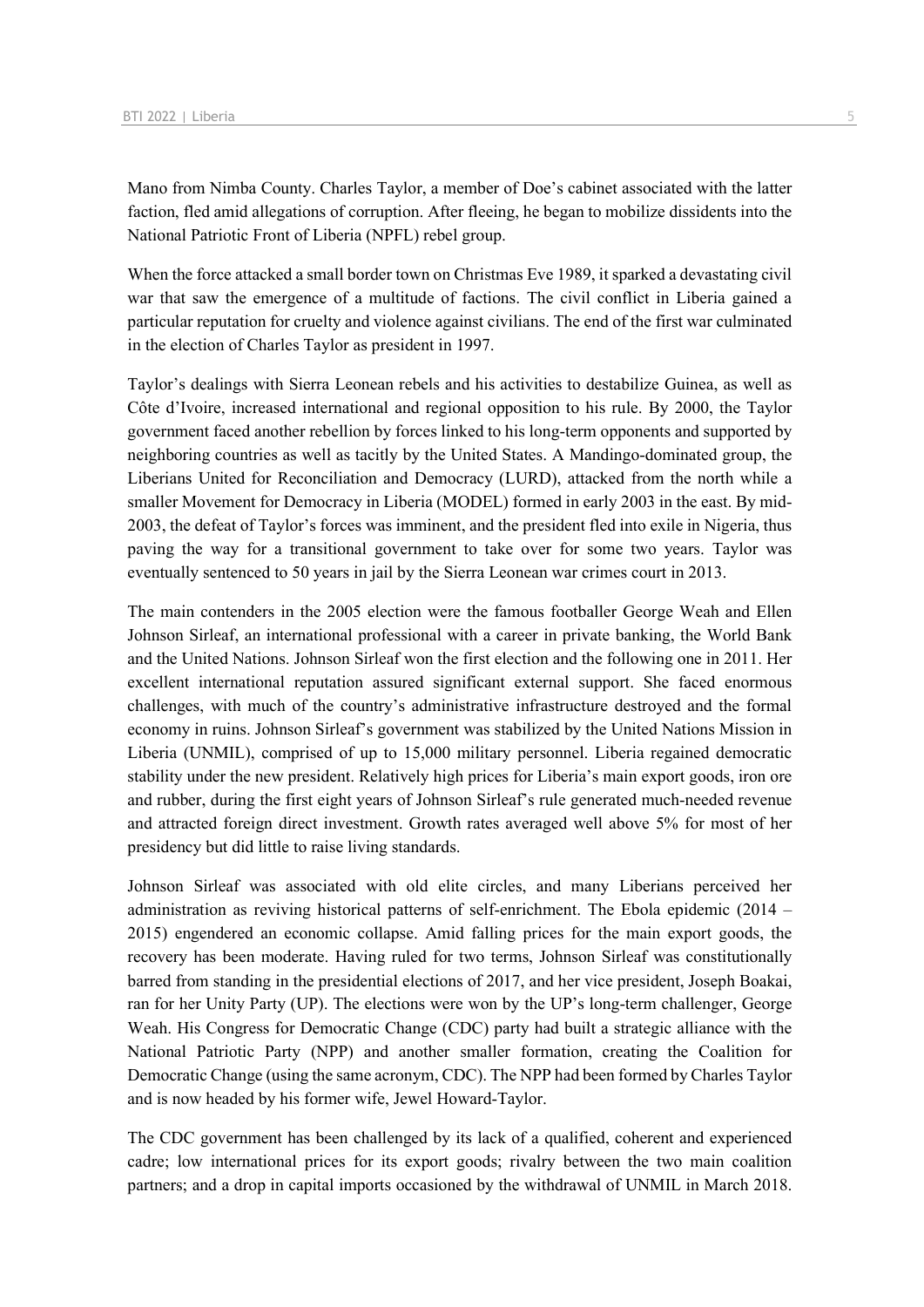Expectations of rising living standards were disappointed, while public service quality did not improve and indeed partially declined from already low levels. An alliance made up of the four strongest opposition parties, the Collaborating Political Parties (CPP), has sought to capitalize on the rising discontent. These parties include the Alternative National Congress (ANC), led by a political newcomer, former Coca Cola Director Alexander Cummings; the Liberty Party (LP), centered on Senator Darius Dillon, a former protégé of Howard-Taylor; the All Liberian Party (ALP) of businessman and former NPFL executive Benoni Urey; and the UP. This erstwhile governing party has lost much of its former strength, while the opposition as a whole remains weak, with uncertain prospects.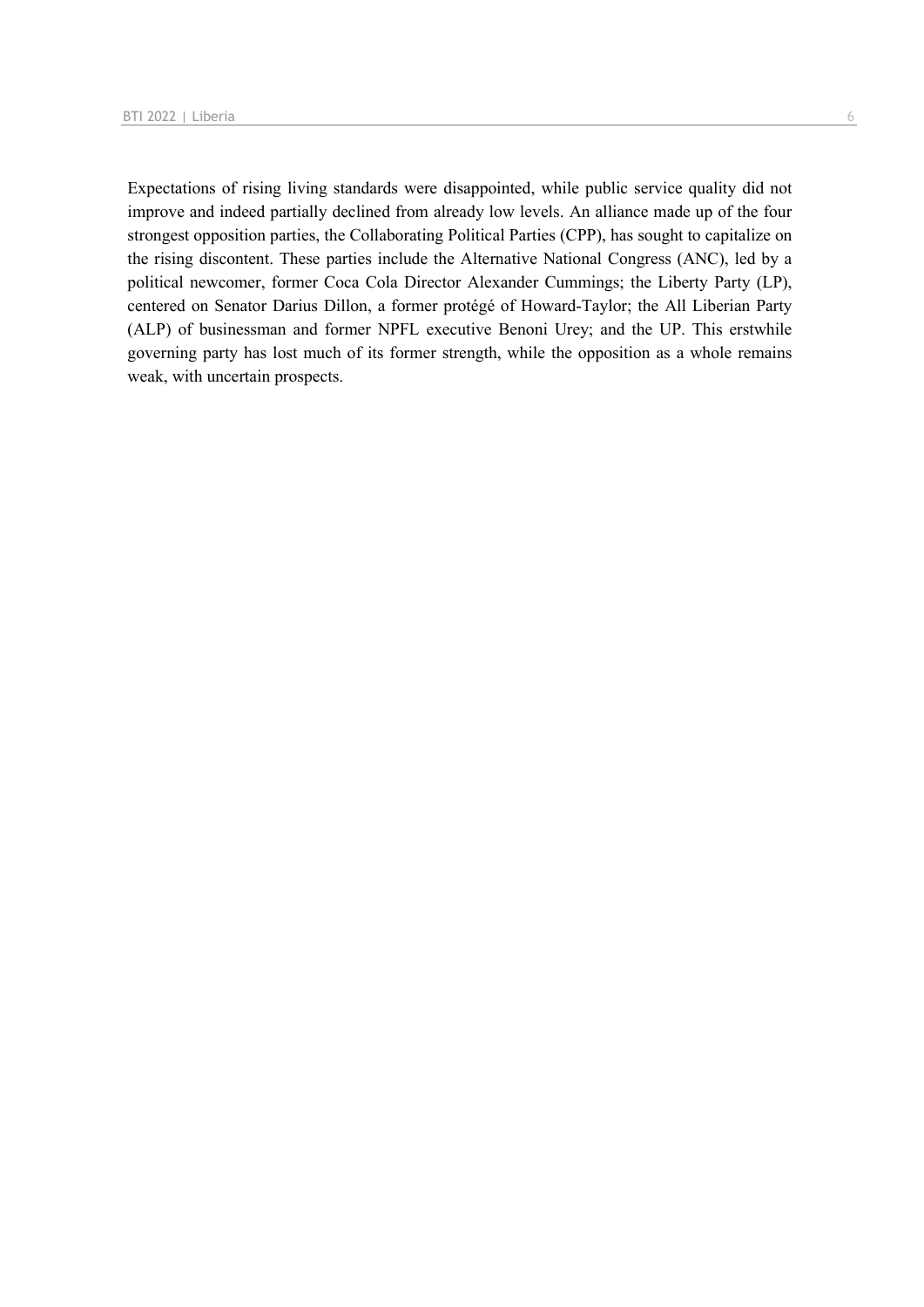The BTI combines text analysis and numerical assessments. The score for each question is provided below its respective title. The scale ranges from 1 (worst) to 10 (best).

### Transformation Status

### I. Political Transformation

#### **1 | Stateness**

In principle, the state has a monopoly on the use of force. No organized group effectively challenges the state's claim to territorial control. There are, however, social spheres which state authority does not fully penetrate. In particular, intra-elite networks shield their members from judicial sanctions. Rural traditional societies retain a significant degree of autonomy from state regulation, and remote nontraditional settlements, in particular irregular mining camps, often rely on nonstate conflict resolution mechanisms.

After the peace agreement of 2003, the United Nations Mission in Liberia (UNMIL) provided security and successively devolved responsibilities to Liberian state agencies. By March 2018, UNMIL finally withdrew from Liberia and handed over full security responsibilities to the country's government. The judiciary and security sectors continue to lack the capacity to arrest, detain and adjudicate criminals. While the lack of security is a concern, levels of crime are not high by regional standards.

The nation-state is widely accepted as legitimate, and there is a clear sense of national identity. A position of power in the state is generally recognized as the ultimate marker of social success. Citizenship is constitutionally reserved for persons "of negro descent," which excludes the sizable business communities of Lebanese and Indian ethnicities. Land ownership is reserved for Liberian nationals.

A 2018 Afrobarometer study showed that 68% of Liberians reject the idea of citizenship for non-blacks, and the same share was against allowing land ownership for non-Liberians. In 2020, the legislature passed several amendments to the constitution, including one that would allow dual citizenship for persons of Liberian descent. The mandatory referendum on such changes took place in December 2020. While meeting with widespread approval, it failed to obtain the required two-thirds majority.

#### **Question** Score



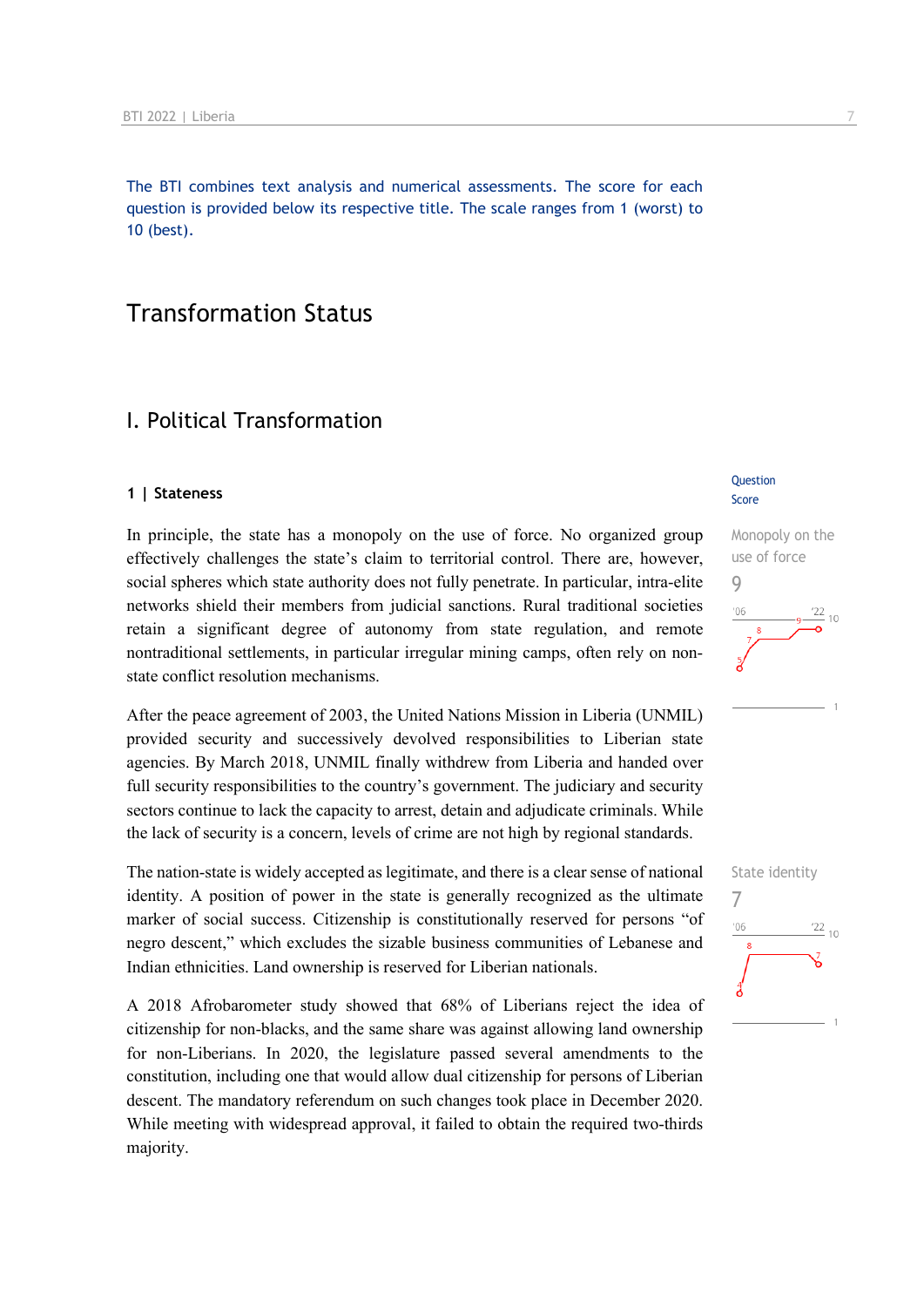The same Afrobarometer study also found that most Liberians feel that their own ethnic group and Christians (who constitute some 85% of the population) are discriminated against. Rather than discrimination per se, these findings point to a feeling of alienation from government politics.

In popular discourse, citizenship is often associated with belonging to one of the groups with long-term residence. The Liberian state officially recognizes sixteen "tribes of Liberia" while "repatriates" are not considered a tribe. Many Liberians are ambivalent about the status of one of the "indigenous" groups, the Muslim Mandingo, many of whom immigrated from Guinea over the past 70 years. A major fault line still exists between descendants of the settlers and the "indigenous" groups, and political conflicts are often interpreted through the Congo-Indigenous divide.

Liberia is constitutionally a secular state and religious dogmas rarely influence politics. The Americo-Liberian settlers, however, historically considered Christianizing indigenous "pagans" part of their "civilizing mission," which entailed a symbolic affiliation of Liberian nationalism with Christianity. Some 85% of Liberians now identify as Christians; however, there is a fragmented multitude of denominations, many of which have a Pentecostal background. Many politicians double as religious figures and the president himself often preaches in his Pentecostal church. Islam is practiced by 12% of Liberians.

The state is strongly centralized, with its public administration historically concentrated in the capital, Monrovia. The state has invested in its local administrative apparatus as a step in a long-term process of decentralization. Suboffices of the main state institutions have been established and strengthened in major provincial centers. The creation of regional security hubs, which were active in 13 of the 14 "hinterland" counties by 2018, has improved the reach of state security, though major gaps persist. Still, some 3,800 of the country's 5,000 police are based in the capital Monrovia. State provision of law and order is very limited, and local mechanisms play a major role in maintaining security. Liberia's physical infrastructure has improved in recent years but remains deficient, especially in rural areas. Juridical services are in principle available in the hinterland, but associated costs in terms of fees, transportation, time and legal representation are prohibitive for poor Liberians. Tax collectors tour the country and move into remote areas, but oversight is notoriously weak. Public schools often exist even in remote areas but are not necessarily functional. Health services are hardly available in rural areas, and quality is very poor nationwide. State-provided bus services exist only on the main road between Monrovia and Ganta, and irregularly on Monrovia's ring road. The private mobile phone networks have expanded, but coverage is limited beyond the main roads and provincial centers.

The state effectively provides few services. When bureaucratic tasks are performed, they are motivated by the private gains officials can extract in the process. While many offices remained closed during the state of emergency (April 10 to July 21, 2020), the effective decrease in service provision was limited.

 $\frac{22}{10}$  10 Basic administration 5 $^{\prime}06$  $^{22}$  10

No interference of religious dogmas

 $\Omega$ 

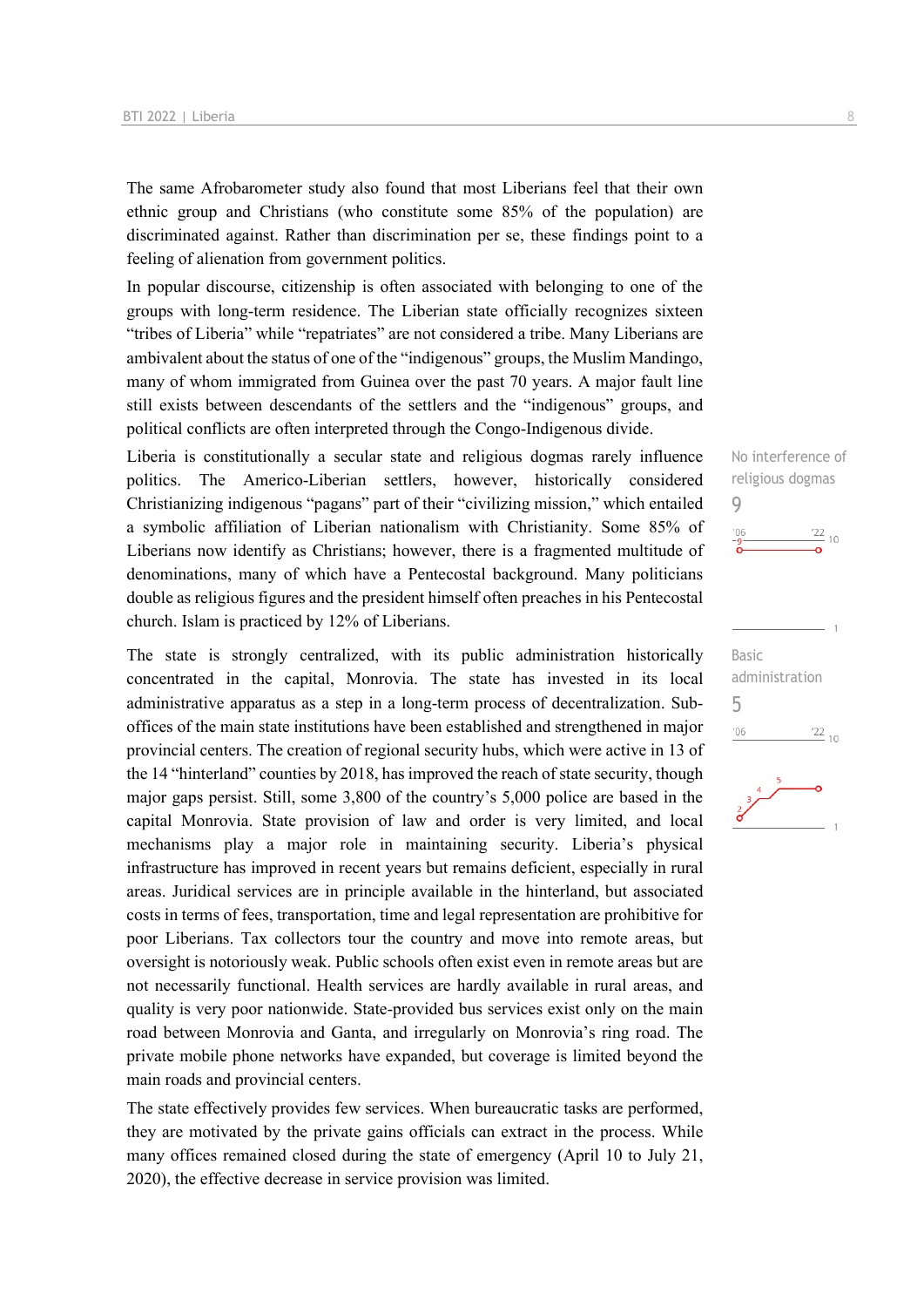#### **2 | Political Participation**

Generally, the principles of free and fair elections, including secret ballots and actual competition between different political parties and candidates, are applied. Liberia has a presidential system with a bicameral legislature. The president and representatives have a tenure of six years. Members of the Senate have nine. After the civil war, Liberia held presidential and lower house elections in 2005, 2011 and 2017. All elections were rated satisfactorily free and fair by international observers. Elections do, however, take place in a neo-patrimonial environment and are influenced by patronage practices. The links between elites and grassroots are weak, and people often feel neglected by those in power. The elections take place during the rainy season, which decreases accessibility for rural populations. In the referendum of December 2020, citizens also voted on reducing term limits for the president and representatives from six to five years, and those of senators from nine to seven years, and separately on delaying the election date by a month into the dry season. While the proposals were endorsed by most Liberians, they failed to obtain the required two-thirds majority. Parts of the opposition had mobilized against the constitutional changes, arguing they might allow the current president to serve an additional two terms.

The mid-term Senate elections also held in December 2020 were considered broadly free and fair, despite organizational shortcomings and some instances of election violence in rural areas. The government and allied parties won only five of 15 seats.

There are no institutionalized veto powers as such, which is partly due to the fragmented character of Liberia's political landscape. The primary impediments to effective governance are corruption on all levels of the administration, the lack of qualified staff and scarce material resources. Against the background of the economic crisis, these challenges have increased during the reporting period, and have been accentuated by rising support for the political opposition. Secretive elite organizations are widely considered to have a strong influence on politics, although they became less effective as the elite lost cohesion during Liberia's period of upheaval. The most notable ones are the Freemasons and the United Brothers' Friendship (UBF). President George Weah is a member of the Freemasons, which also count other senior government officials as members.



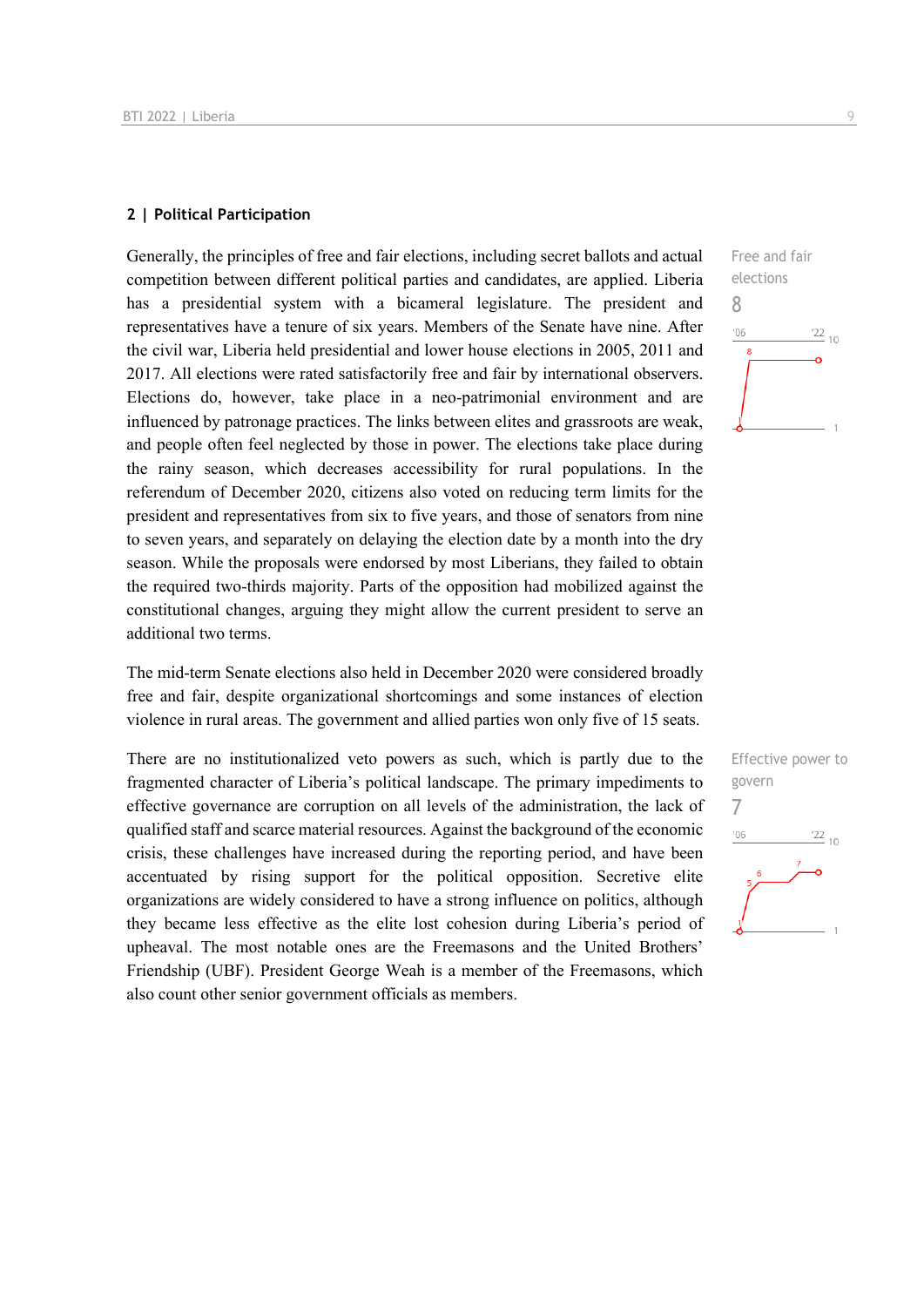Article 17 of the constitution guarantees that all persons have the right to assemble "in an orderly and peaceable manner." The constitution also guarantees the right of association. These liberties have been broadly upheld. Major demonstrations against government policies in June 2019 and January 2020, organized by a loose opposition alliance called the Council of Patriots, were finally allowed to go ahead, although the government delayed granting the permits and thus created an unfavorable environment. At one of the protests, former rebel leaders now allied with the government intimidated opposition activists. In January, protesters were eventually dispersed with tear gas and water cannons as they refused to leave when nightfall approached. A three-day protest in August 2020 calling on the government to counter sexual violence more decisively also ended as police moved violently against protesters. However, several government officials had voiced their support for the activists, and President Weah later condemned the police action. The December 2020 Senatorial elections were observed to be peaceful, despite sporadic acts of intimidation from state and non-state actors.

There is a variety of state and private media that express a range of views, and the constitution protects freedom of expression. Generally, citizens and media can express a critical opinion. Individual political elites have, however, tried to intimidate journalists. The bribing of media staff is widespread, and journalists' integrity is often in doubt.

In early 2019, the radio station Roots FM was attacked by unidentified gunmen, damaged and forced off-air. Roots FM hosted a talk show entertained by Henry Costa, who is affiliated with Benoni Urey's ALP and is a senior figure in the Council of Patriots. Costa is both popular and controversial among critics of the government. The Press Union of Liberia recommended shutting down his station for ethical breaches half a year later, and the government quickly made use of the opportunity, alleging unauthorized use of frequencies and incitement to violence.

Libel laws have in the past been used by officials to put pressure on media and activists. In March 2019, the government decriminalized libel and liberalized provisions on sedition, significantly strengthening the legal basis for free media reporting.



Freedom of expression 8 $\frac{22}{10}$  $106$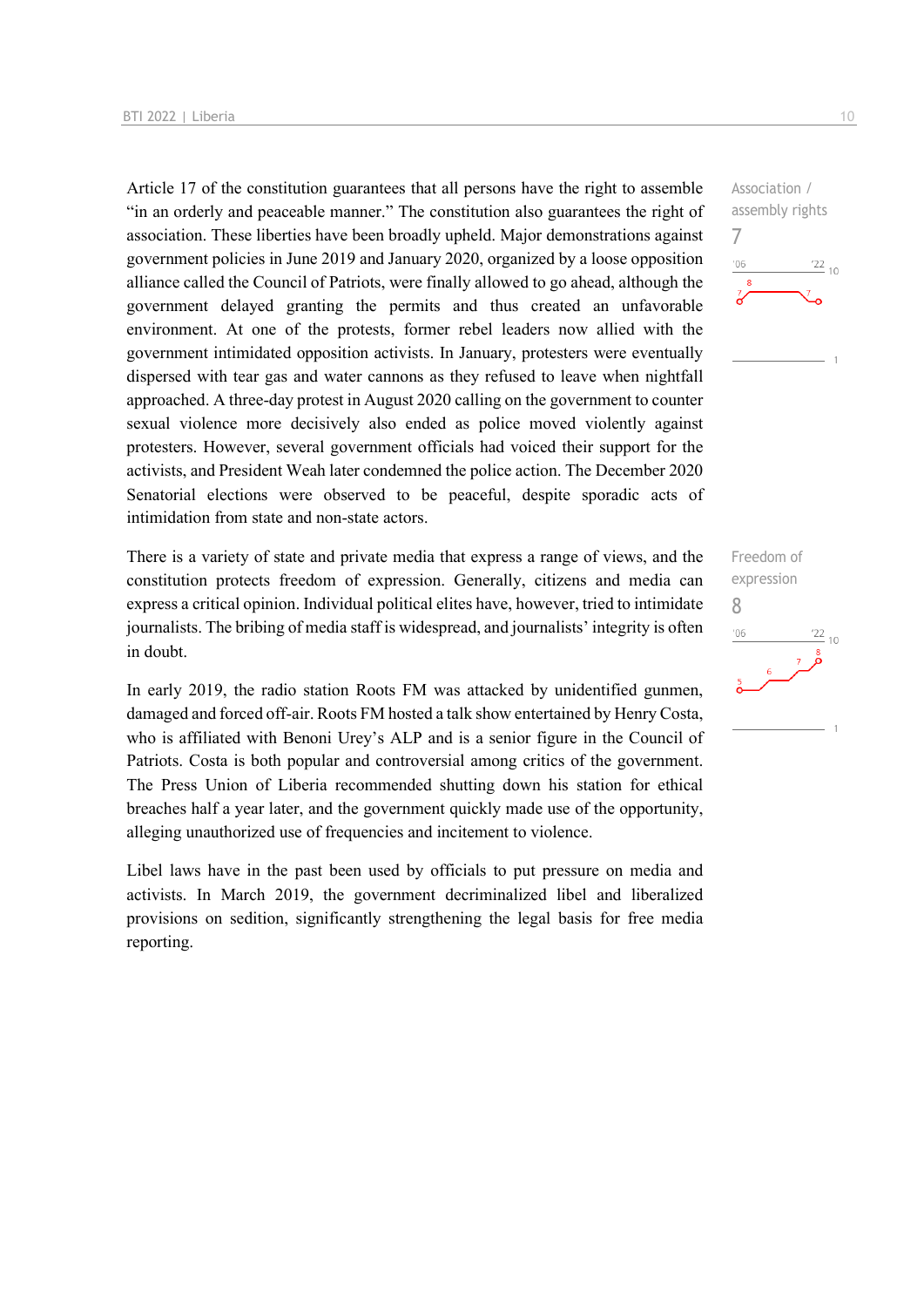### **3 | Rule of Law**

In the post-civil war period, the three branches of government have been able to establish a significant degree of autonomy, although the executive is dominant. The legislature and judiciary have repeatedly disregarded decisions of the executive branch. However, corrupt practices strongly influence parliamentary and judicial decisions and partly render the institutions dysfunctional.

Under the Global Magnitsky Act, the United States in December 2020 sanctioned Liberia's most prominent corporate lawyer, who is also a senator, for involvement in various acts of corruption, and blocked his U.S.-controlled assets.

Liberia has two legal systems, a statutory one and a state-sponsored customary one. Under the latter, judicial and executive powers are invested in the same authorities.

According to the Global State of Democracy Index, the president declared a state of emergency on April 10, 2020, which was prolonged until July 21, 2020. The government also introduced a strict lockdown, which was in some cases enforced with disproportional force. Parliament was able to question the government on the management of the pandemic.

The statutory judiciary is formally independent and institutionally differentiated but characterized by severe functional deficits. Judges have reportedly been subject to undue influence from the private sector and government officials. Corruption of judges and juries (used in circuit courts trials) constitutes a major obstacle to fair and transparent trials. Judicial sitting days are effectively few, and the absence of judiciary personnel often leads to trial delays. The cost of accessing the judicial system is high, in particular for the rural population. Expenses incurred by police and others, such as transportation of accused offenders, often must be assumed by plaintiffs. Few lawyers reside outside Monrovia and securing legal representation is prohibitively expensive for most Liberians, especially in the hinterland.

Levels of corruption are high, and corrupt officials have little to fear with regard to consequences for misconduct. Allegations of corruption may affect the reputation of officials only marginally, provided they transfer some benefits to their constituencies. Against the background of the economic crisis, dissatisfaction with government has risen, which has in turn translated into greater criticism of government corruption. In September 2018, media reported that a container carrying about \$100 million in freshly printed local currency had gone missing, to which the government responded with contradictory statements. A U.S.-sponsored investigative report did not find evidence that the money was missing, but did find serious fault with the central bank's (CBL) administration. This prompted another investigation by the General Auditing Commission (GAC) into the use of \$25 million released somewhat earlier to strengthen the rapidly depreciating Liberian dollar. The GAC report accused the





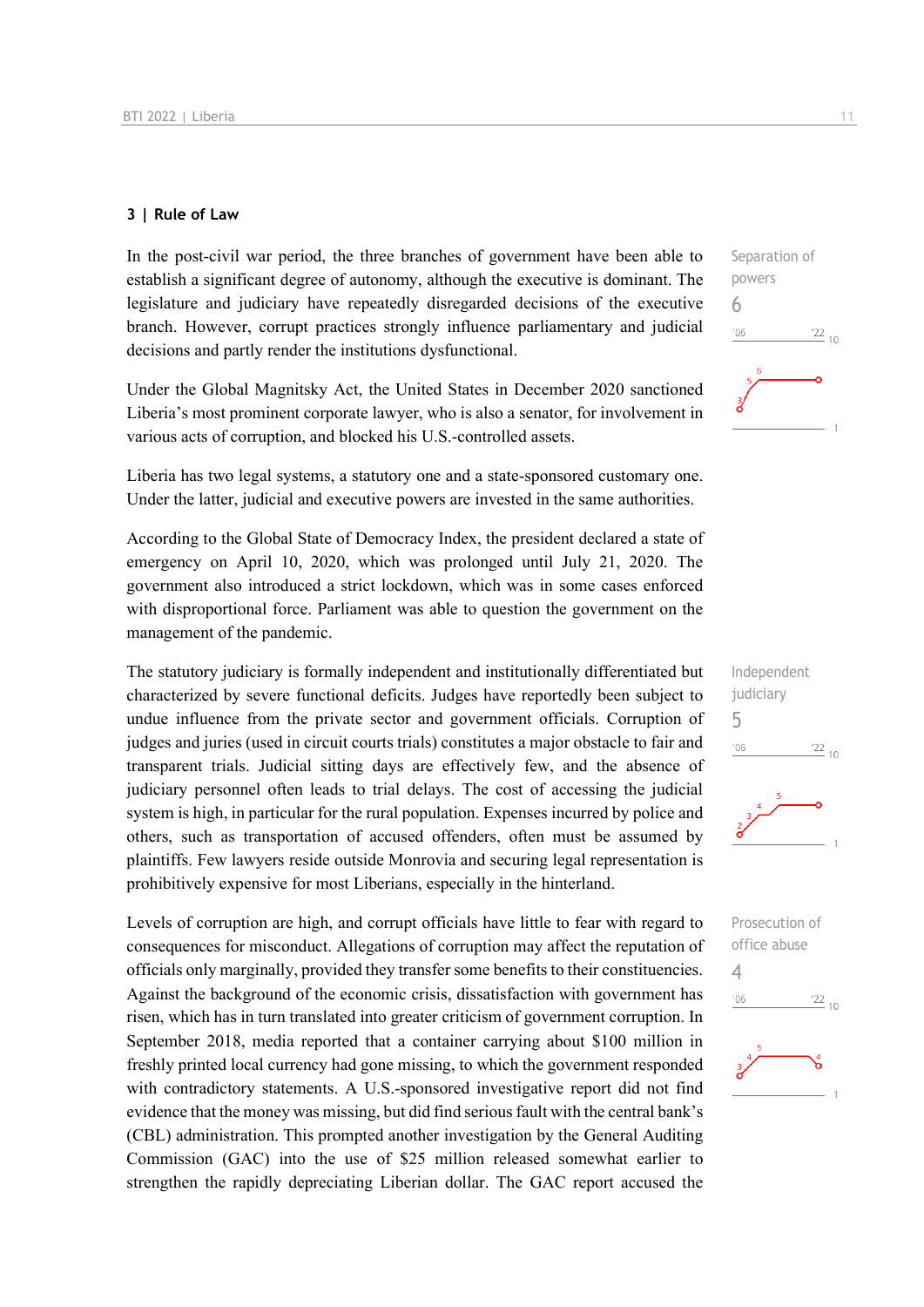CBL's management of providing insufficient oversight, with documentation of several million dollars in expenditures being questionable. This resulted in the early retirement of the central bank governor.

The broader issue is that under the Weah administration, central control and oversight over state officials has steadily eroded, increasing opportunities for corruption. These opportunities in turn are often exploited. The president himself has engaged in several building projects that appear disproportional to his official earnings, and he must entertain a vast patronage network that includes youthful party members and established elites. During the reporting period, the national U.N. office and a diplomatic initiative including the United States and Germany complained about misuse of donor funds.

Civil rights have been strengthened over time, and the de jure situation is by and large satisfactory. An Independent National Commission on Human Rights has been created and has shown itself to be prepared to criticize state action; however, it has become less vocal as it has been increasingly starved of resources. The major challenges stem from the dysfunctional judicial system. Indeed, it is often futile to seek redress against the actions of the state or its officials. Influence peddling and corruption regularly determine judicial outcomes. Police routinely extort motorists on roads and make arrests that are arbitrary or with insufficient evidence. Violence against women and domestic violence were widespread during the review period. The prevalence of clitoridectomy remains high and is left unaddressed by the state. Costs of access to justice are prohibitively high for most citizens. There are also anti-Muslim sentiments in the largely Christian nation. This manifests itself in the area of equal opportunity. Homosexual intercourse is illegal. Prison conditions are harsh.

To counter the COVID-19 pandemic, a state of emergency was in force from April 10 to July 21, 2020. The period also saw restrictions of mobility of varying degrees, with movement allowed only for an hour daily for essential needs at the height of concern. The restrictions proved difficult to enforce, and the COVID-19 Task Force charged with doing so, manned by several government institutions and a significant number of hastily recruited youths, was accused of unwarranted aggression and abuses of power on several occasions.

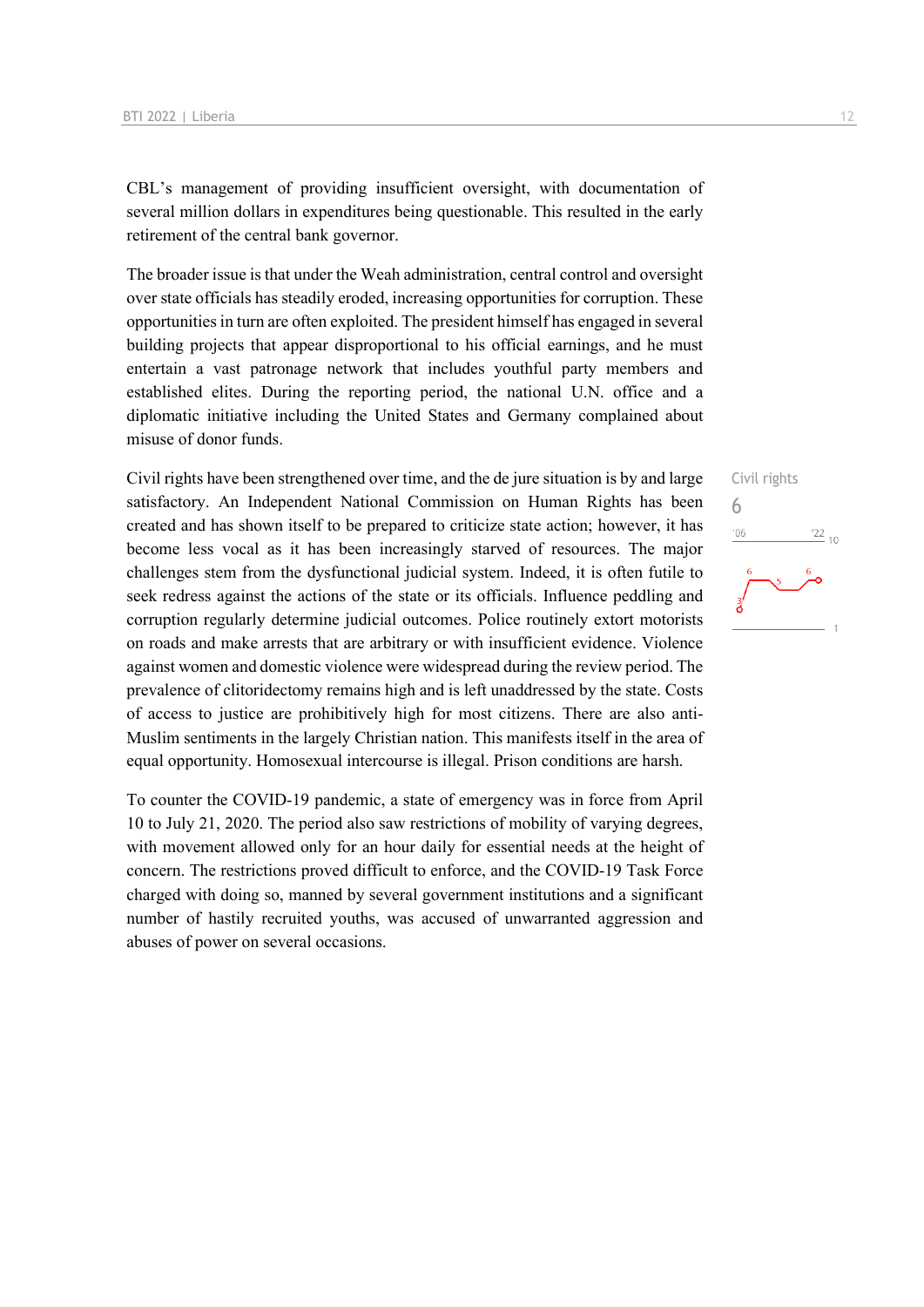### **4 | Stability of Democratic Institutions**

The performance of democratic institutions has been undermined by the progressive decline in state capacities. The executive dominates the political sphere but is increasingly driven by short-term concerns.

The legislature exercises its oversight functions poorly. Legislators' interests in private gain often take precedence to national or even political party considerations. A lack of expertise constitutes another obstacle to rational policy formulation. The parliament is effective in that the president must ensure significant elite support to pass decisions. The weak judiciary cannot compensate for the deficits of other branches.

Liberia has been formally democratic since independence in 1847. This history and a political culture oriented toward the United States means democratic institutions are in principle fully endorsed by the political class.

However, the political culture in large parts of the country is hierarchical and features significant authoritarian elements. Among them is the widely held belief that the real centers of power are obscure and the formal democratic institutions are of limited relevance. Circumvention or manipulation of democratic norms and institutions may appear normal. Elite attitudes often favor unilateral decision-making over compromise and consensus-seeking.

### **5 | Political and Social Integration**

The political party system is not institutionalized and parties are strongly personalized. Three political parties, the UP, the CDC and the NPP, contested the 2005 elections and have maintained relevance since. However, the UP's support has strongly eroded since it lost power. The CDC continues to be centered around George Weah. The NPP, created by former President Charles Taylor and now headed by his ex-wife, continues as a formal structure linking elites of his network despite intense internal rivalry. Most parties are personal initiatives of their leaders and do not express discernible societal interests. Generally, parties hold primaries but internal democracy is weak, and outcomes are often determined by party leaders.

Liberia's political scene is, and has historically been, factionalized. The most important structures are individual "big people" with personal followings. The party system with its 25 registered groups is highly fragmented. While Liberian political culture is often confrontational, there is little polarization, and alliances can be struck among all political actors if it serves their interests. This reflects the patrimonial character of the Liberian polity, where politics revolves around access to the spoils of power.





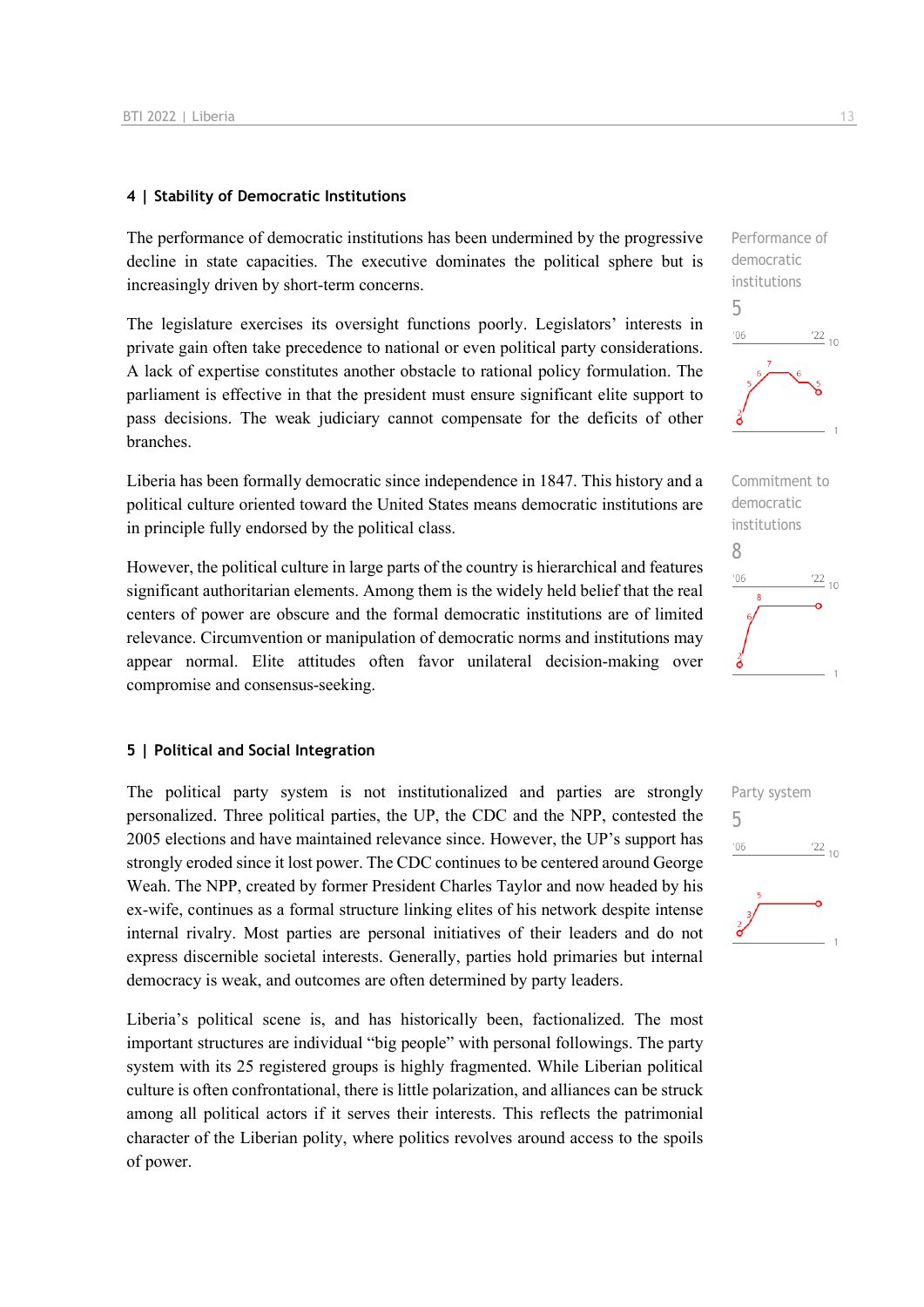Several party alliances were formed in order to contest the 2020 Senate elections, The strongest opposition parties, including the ANC, the LP, the UP and the ALP, formed the Collaborating Political Parties (CPP) coalition, while nine smaller political parties created the Rainbow Alliance (RA). The CPP and RA each registered as political formations and ran as single entities.

Among the major formalized interest groups are the Chambers of Commerce, the World Lebanese Cultural Union, the Liberian Business Association (LIBA) and trade unions. Women's civil society groups also have relevant mobilization powers. Church leaders act as important intermediaries between state and citizens. While the larger civil society groups have some influence on politics, this has been uneven in the past. Less well-financed interests face significant difficulties in making their voices heard. In Monrovian daily life, the neighborhood associations are an important link between society and state. The organizational strength and legitimacy of these associations varies tremendously, but they are often weak and follow patrimonial dynamics. Little competition between interest groups takes place in the public sphere, such dynamics rarely inform public debate. However, employers' and workers' organizations regularly influence politics and administrative actions successfully.

Four Afrobarometer surveys since 2008 found approval of democracy followed a bell-curve. Initially high after the civil war, dissatisfaction with leaders and the desire for strong leadership on Ebola has entailed a steady reduction. Liberians in principle support democratic institutions, and leadership elections in particular. 70% prefer democracy to any other kind of government and reject authoritarian alternatives like military rule (73%). They believe that Liberia is more democratic now than three years ago, which likely reflects the eventual election victory of George Weah. At the same time, dissatisfaction with the way democracy is working in the country is increasing. Complaints include impunity for elite corruption, lack of concern among elites for ordinary Liberians, and a lack of order. Most Liberians support government infringement on freedom of association and opinion to promote order. Many Liberians were convinced George Weah had been cheated of election victories in 2005 and 2012. His eventual win in 2017 convinced many of his followers that votes indeed mattered, and 61% of Liberians describe the country as fully democratic or one with only minor problems. 84% prefer elections over any other way of choosing leaders. Yet 61% are dissatisfied with the way democracy is working and there is a discernible longing for a benevolent dictator.

While Liberians rate parliament and local officials as more corrupt than average, they feel more often than other Africans that they are heard by officials of these institutions. The Afrobarometer 2012 survey found that 85% to 88% of Liberians considered the main institutions to be affected by corruption, with little difference between parliament, police and judiciary. Trust in state institutions is very low, and personal trust in its officials scarce.

Interest groups

 $\frac{22}{10}$ 

 $^{22}$  10

 $\frac{7}{9}$   $\frac{7}{9}$   $\frac{7}{9}$ 

 $\overline{m/s}$ 

Approval of democracy

7

 $-06$ 

 $\overline{m/s}$ 

5

 $-06$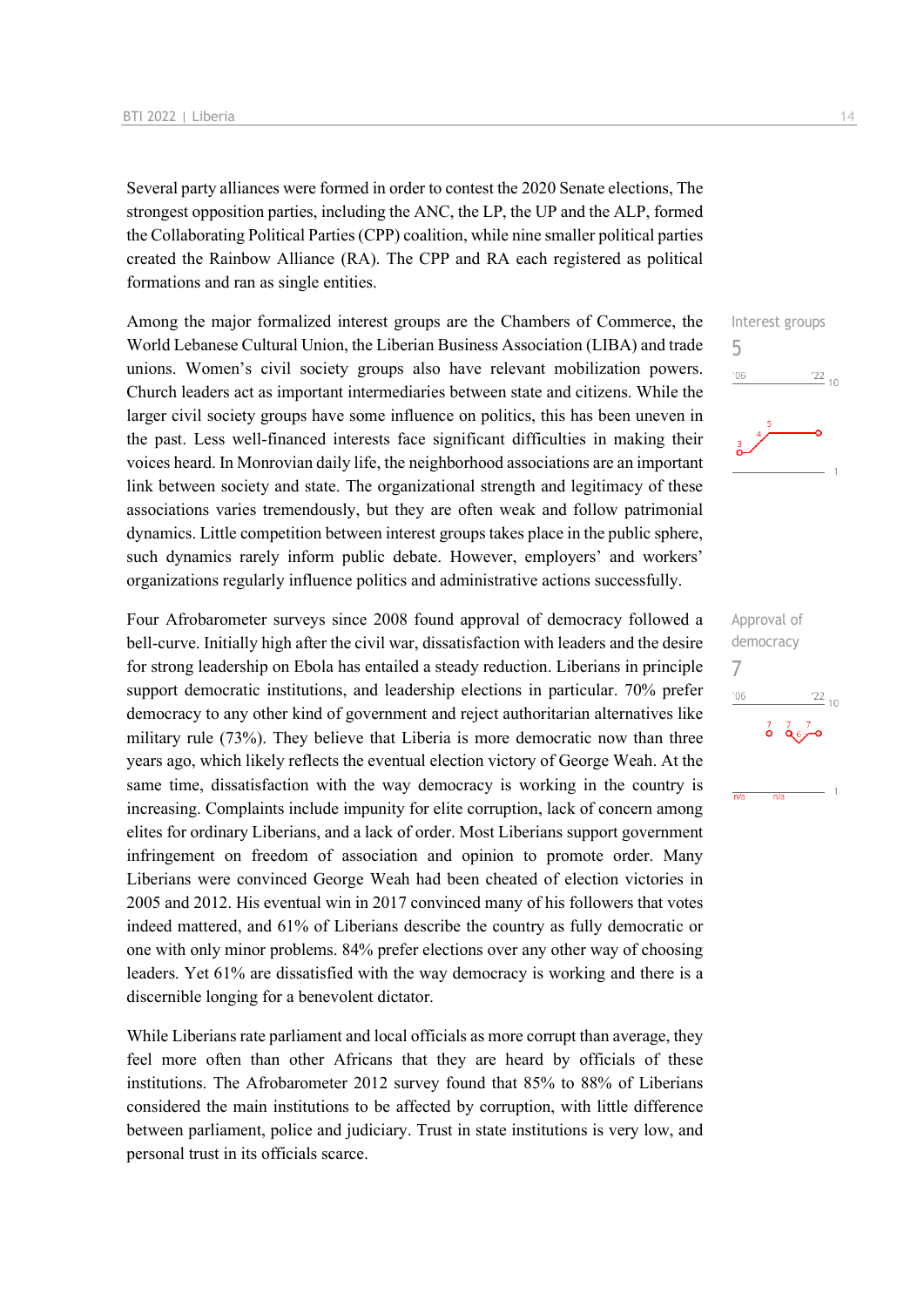Several anti-government protests in June 2019 and January 2020 can be considered a test case. The government was initially reluctant to allow the demonstrations, but eventually granted approval. The right to protest was widely acknowledged in the public discourse, although there were significant concerns about possible violence. There was some intimidation by government supporters and security, but overall, security forces showed restraint. Protesters refusing to leave the scene after the end of one demonstration were dispersed using conventional crowd control measures such as tear gas and water cannons.

An Afrobarometer study 2020 found that the curfew declared due to the COVID-19 pandemic was accepted as necessary by more than 80% of Liberians, though a similar share found the measures difficult to comply with. There was strong support for media censorship as a means of promoting government policies during the pandemic.

Trust is in short supply in Liberia. Historically the region was characterized by the small size of political entities and insecurity. At the village level, interdependence and traditional socializing mechanisms create strong bonds, resulting in mutual support. However, trust often does not extend beyond group boundaries. Many of Liberia's fairy tales warn against trusting outsiders. The civil war further destroyed relations of trust. Trust is largely restricted to private settings like kin and religious groups (e.g., church congregations), and rare in the public sphere. While Liberians readily organize themselves into voluntary associations, the lack of trust often impedes effective functioning, and these groups are frequently short-lived.

### II. Economic Transformation

#### **6 | Level of Socioeconomic Development**

Liberia consistently ranks as one of the poorest countries in the world. It was ranked at 175th place out of 189 countries in the 2019 Human Development Index (HDI), two positions lower than the previous year. About 76% of the population lives on less than \$3.10 per day. An estimated 85% of the workforce is active in the informal sector, including subsistence agriculture.

In 2016, inequality was well below the international average as measured by the Gini Index, which is indicative of a (by regional standards) not particularly wealthy elite given the low overall level of development. Nonetheless, Liberia's legislators are among Africa's best-paid, and contrasts in income between the tiny privileged class and the masses are stark. This is a reflection of the destruction occasioned by the civil wars and a natural resource-based enclave economy in which foreign investors repatriate rather than reinvest profits. However, the past 15 years have seen an accumulation of wealth by elites and the emergence of a small middle class, leading to growing inequality.

# Social capital 5  $06'$  $\frac{22}{10}$

### Score Socioeconomic

Question

1

barriers  $'06$  $\frac{22}{10}$ 

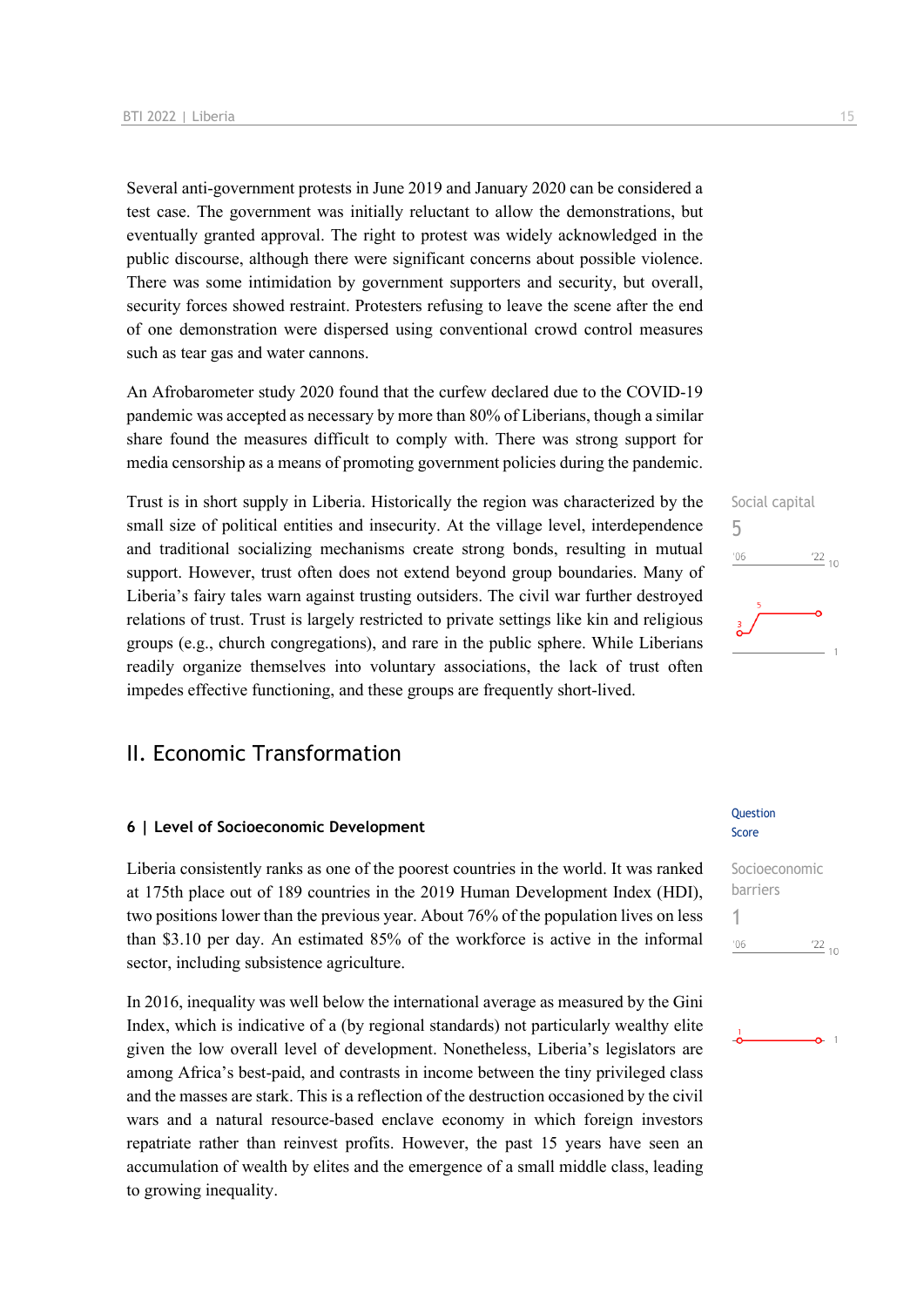Liberia is one of the most urbanized countries in the region, with approximately half of the population living in urban areas and about one-third in the capital city. This is partly the legacy of the civil war when the cities were comparatively safe and attracted internal refugees. It is also a consequence of the lack of opportunities in the rural economy, which has meant that urbanization has continued unabated. Sociopolitical factors, in particular elder control over land, poor road infrastructure and government neglect of smallholder agriculture, combine to render agriculture unattractive to young people. However, the industrial sector is small, and opportunities in the urban economy are few.

Access to education is a major challenge. In the hinterland, schools are often barely functional. The difficulties for poor rural youths who wish to climb the social ladder are immense and opportunities for slum dwellers of the cities are often not much better.

Historically, the major social division separated the settler society from the indigenous population, and large parts of the latter were structurally excluded. Today, a large share of state employees and political elites are of indigenous backgrounds, and the traditional barrier has lost importance. In general, the major lines of exclusion nowadays follow an urban-rural divide and separate the extremely poor population from the more established classes.

Gender inequality has historically been pronounced, as is particularly visible in the divergent literacy rates. However, girls' attendance at schools has increased tremendously in the past ten years. Formal sector jobs are disproportionately occupied by men, while the low-income market trade is a female domain.

| <b>Economic indicators</b> |          | 2017     | 2018     | 2019     | 2020    |
|----------------------------|----------|----------|----------|----------|---------|
|                            |          |          |          |          |         |
| <b>GDP</b>                 | \$ M     | 3285.5   | 3264.0   | 3070.5   | 2950.0  |
| GDP growth                 | %        | 2.5      | 1.2      | $-2.3$   | $-2.9$  |
| Inflation (CPI)            | %        | 12.4     | 23.6     | ٠        |         |
| Unemployment               | %        | 3.0      | 2.9      | 2.9      | 3.3     |
|                            |          |          |          |          |         |
| Foreign direct investment  | % of GDP | 7.5      | 4.0      | 2.8      |         |
| Export growth              | $\%$     | 6.1      | 0.8      | 1.5      | $-10.2$ |
| Import growth              | $\%$     | $-0.5$   | $-7.7$   | 0.4      | $-7.4$  |
| Current account balance    | S M      | $-565.6$ | $-674.1$ | $-653.4$ |         |
|                            |          |          |          |          |         |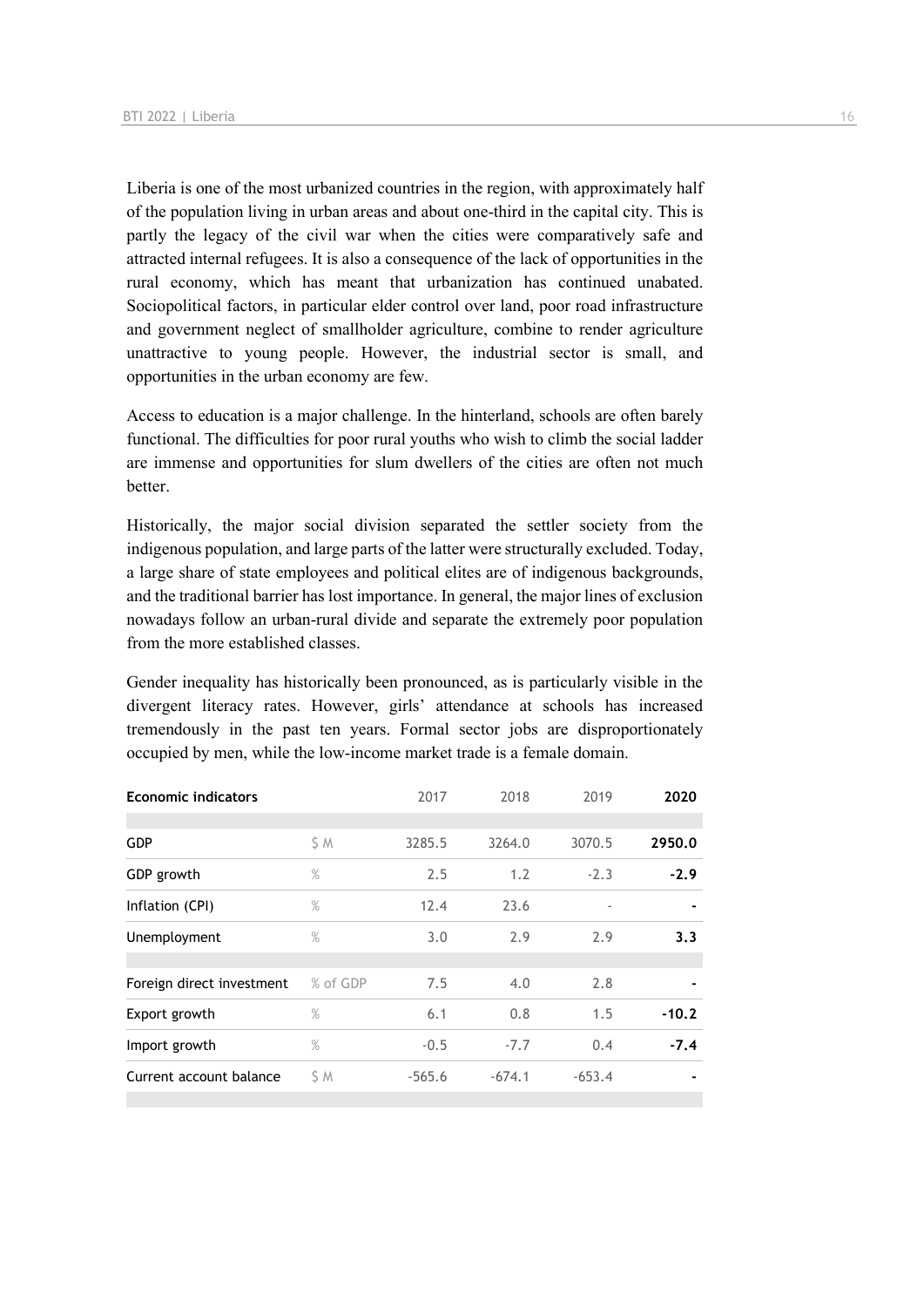| <b>Economic indicators</b> |          | 2017                     | 2018                     | 2019                     | 2020   |
|----------------------------|----------|--------------------------|--------------------------|--------------------------|--------|
|                            |          |                          |                          |                          |        |
| Public debt                | % of GDP | 33.6                     | 40.1                     | 54.8                     | 61.9   |
| External debt              | S M      | 1122.2                   | 1163.4                   | 1296.4                   | 1480.6 |
| Total debt service         | S M      | 15.1                     | 24.6                     | 41.7                     | 70.9   |
|                            |          |                          |                          |                          |        |
| Net lending/borrowing      | % of GDP | $\overline{\phantom{m}}$ | ٠                        | $\overline{\phantom{a}}$ |        |
| Tax revenue                | % of GDP | $\overline{\phantom{m}}$ | $\overline{\phantom{a}}$ | $\overline{\phantom{a}}$ |        |
| Government consumption     | % of GDP | 16.2                     | 16.6                     | 19.7                     | 18.9   |
| Public education spending  | % of GDP | 2.8                      | 2.6                      | 2.3                      | 2.3    |
| Public health spending     | % of GDP | 1.4                      | 1.7                      |                          |        |
| R&D expenditure            | % of GDP |                          |                          | $\overline{\phantom{a}}$ |        |
| Military expenditure       | % of GDP | 0.9                      | 1.2                      | 1.4                      | 1.3    |

Sources (as of December 2021): The World Bank, World Development Indicators | International Monetary Fund (IMF), World Economic Outlook | Stockholm International Peace Research Institute (SIPRI), Military Expenditure Database.

### **7 | Organization of the Market and Competition**

Liberia's constitution restricts citizenship to persons "of negro descent" and permits land ownership by nationals only. A 2020 referendum to allow dual citizenship for persons of Liberian descent holding another nationality, intended to attract investment from the diaspora, did not receive the required supermajority. The Johnson Sirleaf government reduced the number of business activities reserved for Liberian nationals from 26 to 16. It further stipulated minimum investment requirements for foreign-owned business in twelve other sectors. The sizable business community of Lebanese origin thus faces specific hurdles.

According to the World Bank's Ease of Doing Business rankings (CODBI) 2020, the protection afforded to minority investors is very weak, with Liberia ranked at 176th place out of 190 countries. Starting a business usually takes 18 days and requires five procedures. Cross-border trading and the enforcement of contracts are serious challenges for private business and to the freedom of competition. Corruption also increases costs in an unpredictable fashion and privileges well-connected individuals.

The government intervenes selectively in pricing. Public transport, rice, cement and fuel prices are set by the government. Generally, major foreign investors have investment contracts with the government specifying their project-specific financial obligations. Thus, not all businesses operate under the same conditions. There are no restrictions on repatriation of profits. The informal sector, including subsistence agriculture, represents an estimated 85% of the workforce.

Market organization 4 $-06$  $\frac{22}{10}$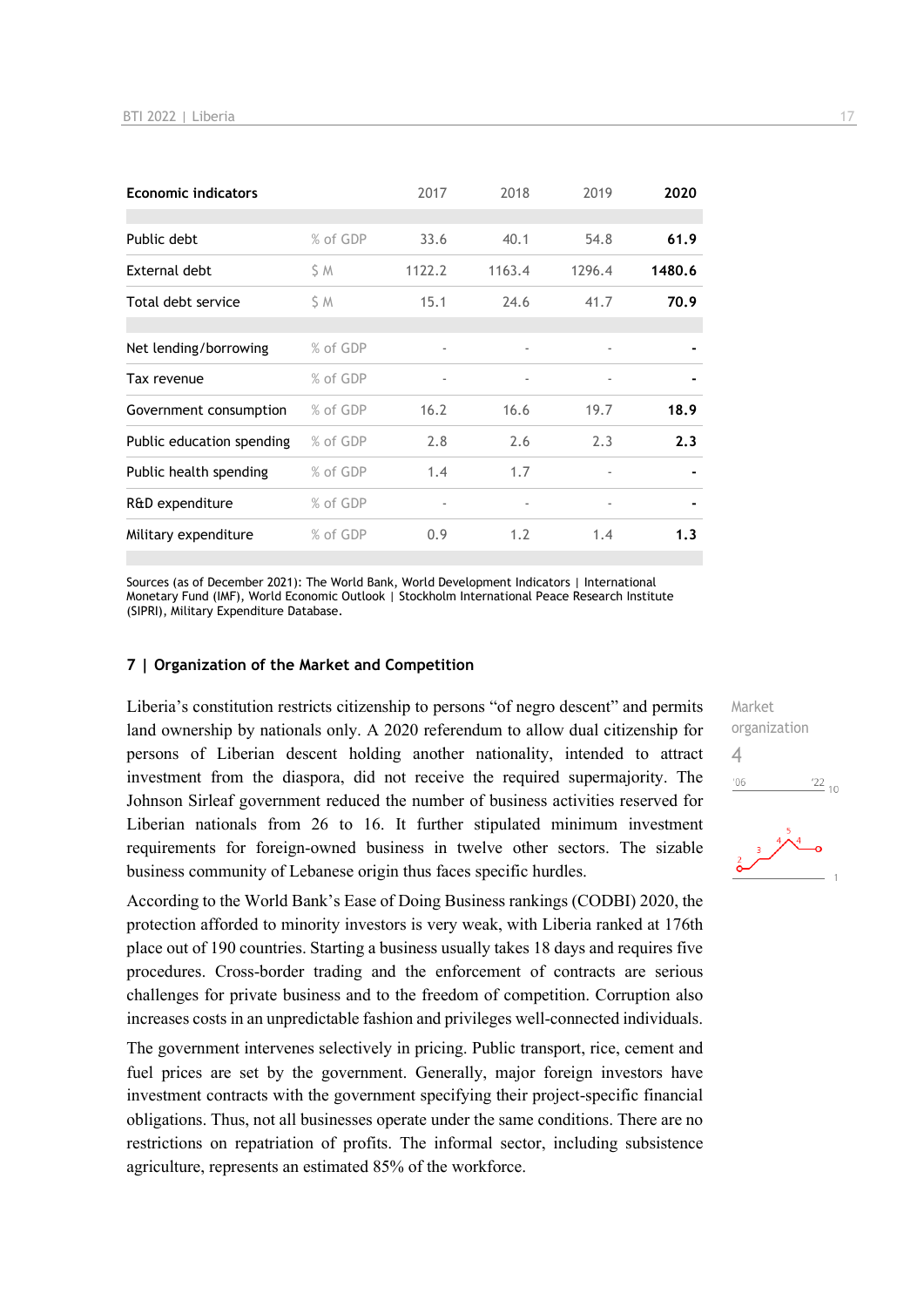In 2016, Liberia acceded to the WTO and adopted a competition law that is to be implemented by the Ministry of Commerce and Industry. The law regulates the operation of an efficient free market system in Liberia. The Liberian competition law prohibits all anti-competitive behaviors, unfair trade practices and other similar conduct or activities which have a direct, substantial and reasonably foreseeable effect on the Liberian economy or marketplace. The law applies regardless of whether the action occurred within or outside Liberia, and whether caused by the activities of Liberians or foreigners.

The small market reinforces a tendency toward oligopolies. The general functional deficits of the justice system also affect the enforcement of competition law.

Liberia adopted the common external tariff (CET) of the Economic Community of West African States (ECOWAS) in December 2017. The CET reduces costs for regional imports and increases prices for imports from the main trading partners. The political fallout quickly made Liberia amend some of the tariffs.

The World Bank Ease of Doing Business rankings 2020 indicate that procedures for international trade are particularly time-consuming and cost intensive. During the review period, the government further increased the costs of trading across borders by adding administrative procedures. A change in the companies providing inspection services for the government also complicated the process of transporting goods. In April 2019, an executive order reduced some taxes on businesses and instituted a surtax on imports competing with local production, both with explicit reference to the effects of the CET, but also eliminated import permits. The latter had reinforced the oligopolistic structure of the market and provided opportunities for bribe-seeking. The measures were renewed in December 2020. Partly countering the import substitution policy, import tariffs on rice were suspended in February 2020 to reduce urban costs of living. Temporary import bans on some goods produced in Liberia were also announced during the review period.

Customs procedures are cumbersome and bribe-seeking by officials often leads to delays in clearing goods. The structure of Liberia's international trade is indicative of its low development. Principal export goods in 2018 were gold (which rose from a negligible position to the country's main commodity), iron ore, rubber and diamonds. Top imports are machinery and food products.

Liberia's central bank (CBL) significantly modernized guidelines on accounting and financial reporting for banks in July 2016, and more limited changes have been introduced since. In 2018, International Financial Reporting Standards (IFSR) 9 and IFSR 15 standards on disclosure were adopted. In 2019, the Liberian dollar (LDR) and U.S. dollar (USD) reserve requirements were harmonized, rising from 10% to 15% for USD and falling from 25% to 15% for LRD. The CBL also strengthened its supervisory instruments in 2019, particularly with regard to money-laundering and financing of terrorism. However, a law dealing with these issues was delayed by the legislature.







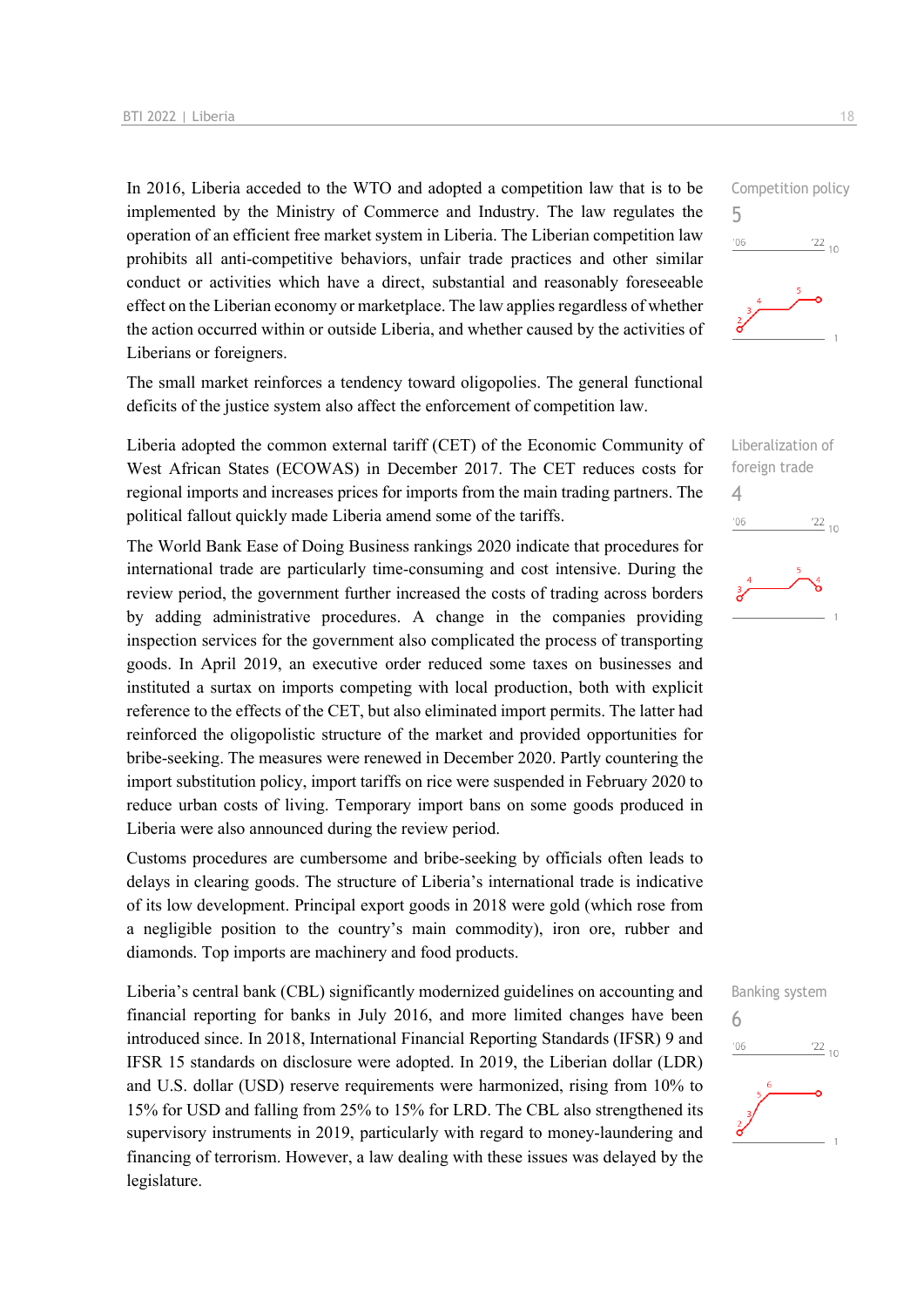According to the latest CBL report (2019), the banking sector continued to show growth in key balance sheet indicators. Yet this was primarily due to the depreciation of the LRD, which increased the relative value of USD assets. Depreciation, spiraling inflation and low GDP growth exerted pressure on the banking sector and return on assets stood at just 1.5%. The capital adequacy ratio was reduced to 25.6% (the regulatory minimum is 10%) as the ratio of non-performing loans to total loans rose to 16.2%.

With nine operating commercial banks, the sector is competitive, but the size of banks is correspondingly small. There are no capital market or portfolio investment options in the country. The government introduced treasury bonds in 2013 in order to develop a capital market and has since added treasury bills to mop up excess liquidity.

Due to the risky market, banks mostly make short-term but high-interest loans, which constrains financing opportunities. All financial products must be licensed by the CBL, which effectively uses this instrument to impose informal maximum interest rates.

First International Bank (FIB) went bankrupt in 2016. The central bank infused some \$20 million, and the institution had to be sold, which is indicative of hard budget constraints. Ghanaian GN Bank took over but sold the bank to a subsidiary of Standard Chartered in 2020, potentially increasing Liberia's integration into the international financial system.

#### **8 | Monetary and fiscal stability**

The government has retained both the U.S. dollar and the Liberian dollar (LDR) as legal tender. The dollar accounts for 67% of the money in circulation. The LRD depreciated by about 25% during the reporting period before rapidly appreciating again to regain its former value amid a shortage of local currency.

The depreciation was caused by falling prices for Liberia's main export goods, while the appreciation was driven by insufficient money supply. The printing of new banknotes is politically controversial in Liberia due to suspected corruption, and the CBL's request to do so was not fully approved by the legislature. In September 2019, the CBL switched from a policy of buying and selling dollars as means of stabilizing the LRD to adjusting the interest rate as a means of saving foreign reserves. However, these measures have been of limited effect because of the dollarization of the economy, and the CBL had very little experience to build on.

The rate of consumer price inflation almost doubled in 2019 to around 27% amid the economic crisis but fell back to an estimated 19% in 2020 due to high base effects, lower oil prices, the end of fiscal deficit financing and the currency shortage.

Monetary stability 6 $\frac{22}{10}$  $106$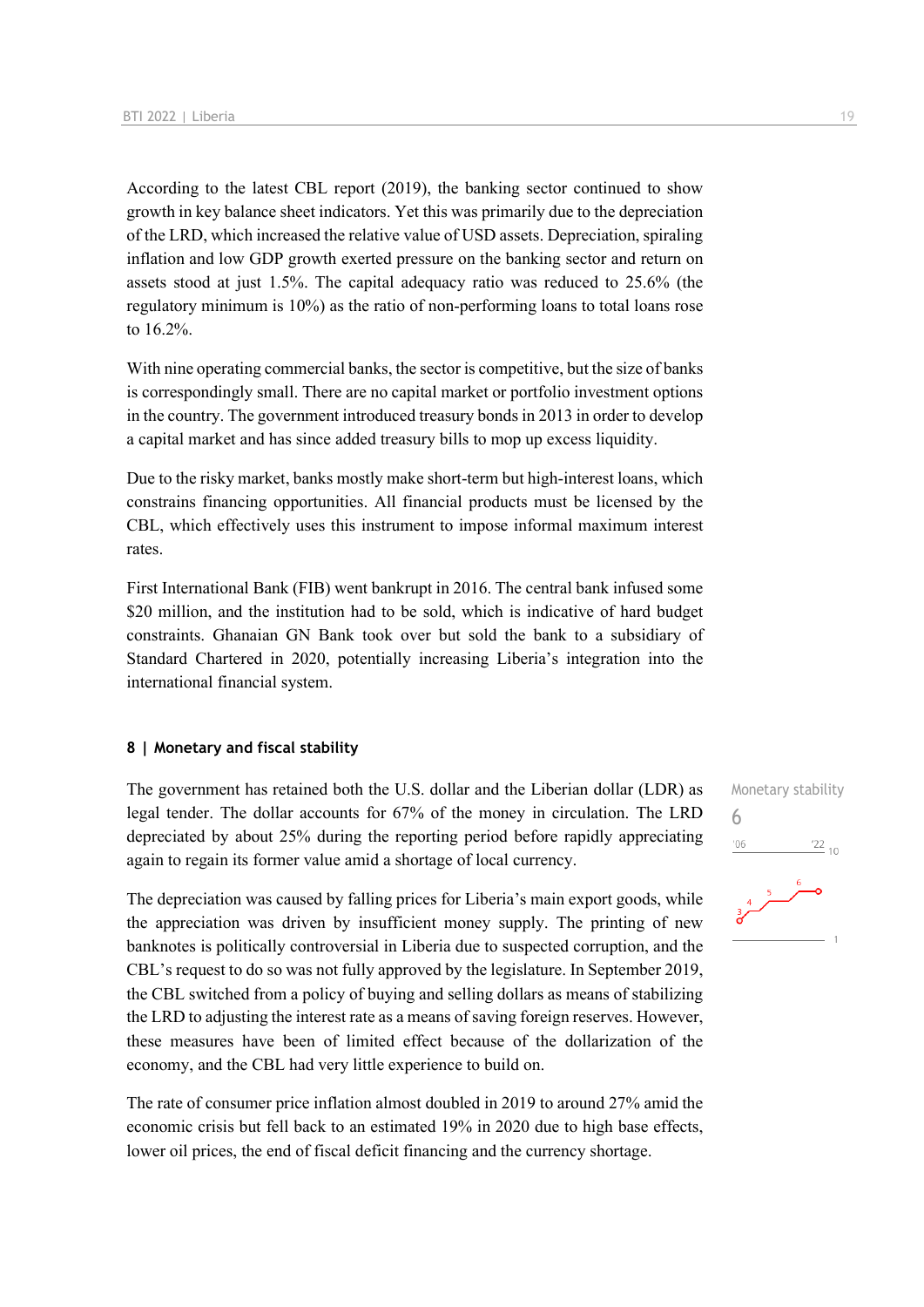The CBL is formally independent, but fiscal and monetary policy goals used to be coordinated with the government. Amendments to the CBL Act in October 2020 gave it the mandate of ensuring financial stability and strengthened its legal basis for independence. The entity also gained greater autonomy with regard to enhancing the quality and quantity of bank notes, reducing the risk of future local currency shortages.

The size of Liberia's national budget has declined over the past five years as revenue has decreased and repeated crises have caused the national economy to contract. The budget shrank from \$570 million  $(2018 - 2019)$  to a recast \$518 million  $(2019 -$ 2020), rising again to \$570 million in fiscal year  $2020 - 2021$  again. Over the same period, the fiscal deficit rose from 3% of GDP to more than 5.7%, then fell again to an estimated 3.2%.

Some \$4.6 billion in debt was forgiven through the HIPC initiative in 2010, but debt has steadily increased since, indeed tripling since 2012. Amid a contraction of the economy and persistent fiscal deficits, debt jumped from 39.4% of GDP to a worrying 53.3% between 2018 and 2019. After the new government initially favored private sector loan arrangements, it returned to the multilateral market as civil society and international community criticized its choices as dubious and probably unsustainable. The government secured a badly needed four-year extended credit facility (ECF) arrangement with the IMF in December 2019. In 2018, the African Bank for Development (AfDB) approved \$42 million for road construction, and in 2020, another \$35 million for renewable energy projects. In 2020, Liberia joined the Chinese-controlled Asian Infrastructure Investment Bank, seeking to benefit from its loan schemes. Against the background of the COVID-19 pandemic, Liberia also secured \$32 million in debt relief funded through the IMF's Catastrophe Containment and Relief Fund (CCRF), along with a Rapid Credit Facility (RCF) loan of \$50 million in 2020. The government undertook a small-scale food distribution program and set up a task force to impose restrictions on movement during the state of emergency, but additional expenditures due to COVID-19 were very limited, and assistance mostly substituted for lost revenue.

Current expenditures consume almost the entire budget, with state employee salaries accounting for two-thirds of spending. Government consumption is accordingly significantly above the developing country average, at 19.7% of GDP (2019). When the current government came into power in early 2018, public sector ranks swelled (officially by about 4,000 workers) with little regard for qualification or organizational charts. Confronted with budget realities a little later, the government has since been under pressure (strongly reinforced by the ECF negotiations with the IMF) to consolidate the public sector bill.

In 2019, the legislature passed a law harmonizing public sector wages, aiming at cutting salaries of some 9,000 employees while raising pay for the lowest-paid 15,000. The law provides for standardized payment according to qualification and

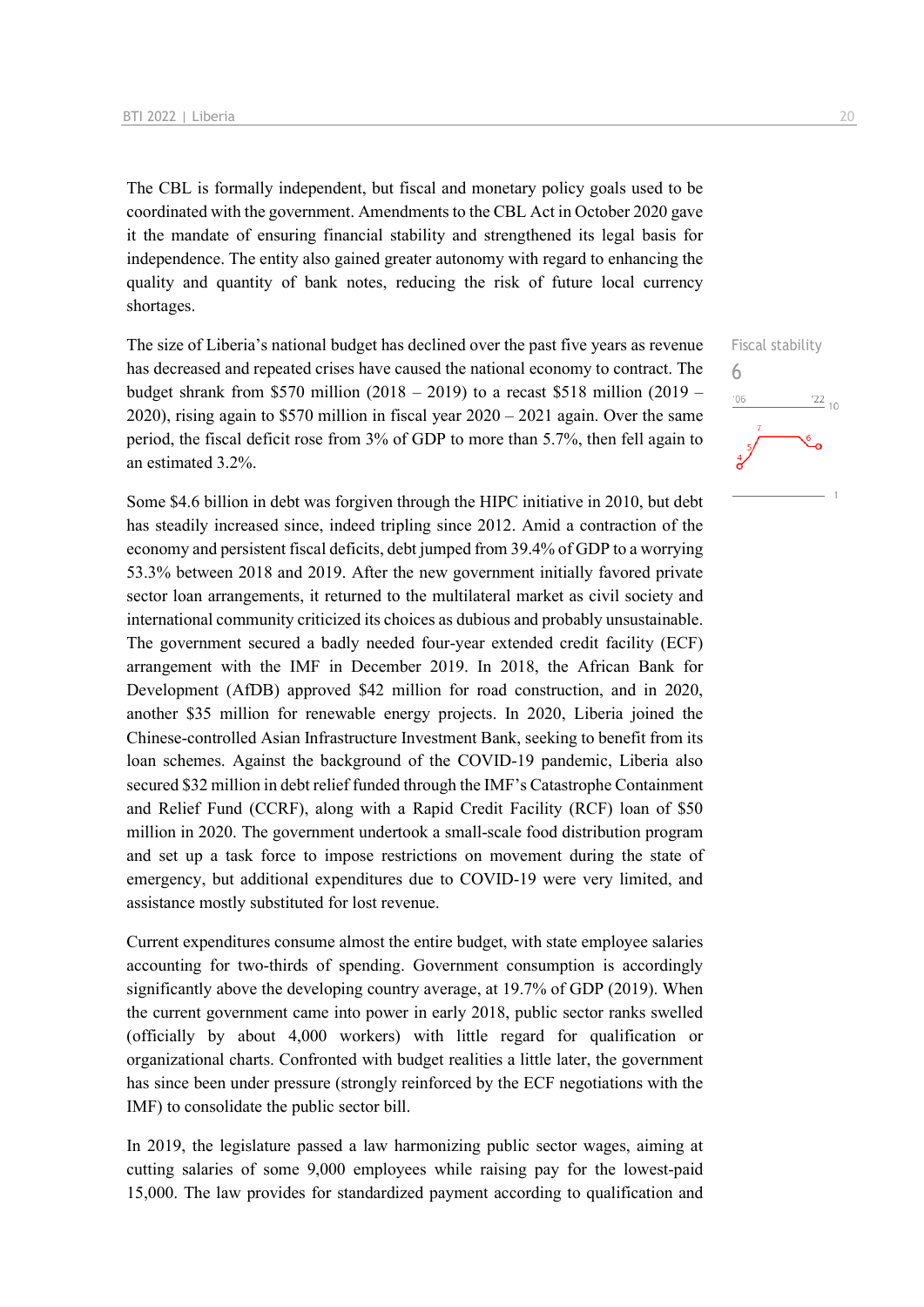rank, and cuts allowances. Allowances were the core of the patrimonial system in the administration, as regular salaries are mostly low. Allowances were allocated in a discretionary manner and effectively constituted the largest pay component for many, forcing employees to seek personal favor with superiors and political connections. The reform is a milestone in basing remuneration on competence and responsibilities, one of the most important such innovations since the end of the civil war. However, it has been very unpopular, as the well-connected officials benefiting most from allowances have dominated the public discourse. The finance minister announced that pay cuts in the higher salary bracket would average 8.4%, yet wide disparities in payment meant that some agencies reduced pay by up to 30%. In addition, the government planned to retire 10,000 civil servants. Some measures were delayed, partly due to capacity absorption issues associated with the COVID-19 pandemic and bureaucratic resistance. Yet the IMF spoke of an effective 10% wage bill reduction across the three branches of government. The action allowed the CBL to end its practice of financing fiscal deficits. A downside of the reform was increased bribeseeking behavior by affected civil servants.

### **9 | Private Property**

Property rights are formally defined in Liberian law, but the deficits of the justice system introduce a significant level of uncertainty. Liberia scores particularly low in the World Bank's East of Doing Business rankings (2020) in the categories of enforcing contracts, protecting minority investors and registering property (between 175th and 180th place out of 190 countries). While the government has enacted laws on land ownership and processes of titling, land acquisition is still beset with significant risks. Land disputes are endemic in the country, and multiple claims to ownership are the rule in desirable areas.

Foreign nationals are prohibited from acquiring land and must resort to lease agreements. The government may not expropriate property without compensation, yet untitled land is in the public domain, and historical irregularities in issuance of land titles may render property documents invalid.

Private enterprises play an important role in official policies. However, there is a strong undercurrent that regards foreign-owned companies as being exploitative and as benefiting at the expense of Liberian society, although most enterprises have been struggled to be profitable in recent years, and many have incurred losses or exited the country. The patrimonial character of Liberia's state has made it more geared toward squeezing than nurturing private business, and narrative evidence suggests that the extortion of bribes has increased as central oversight has weakened, state revenue eroded and senior executive pay declined.

The regulatory environment has overall improved in recent years but is still both overly bureaucratic and underdeveloped. Liberia has more than 20 state-owned



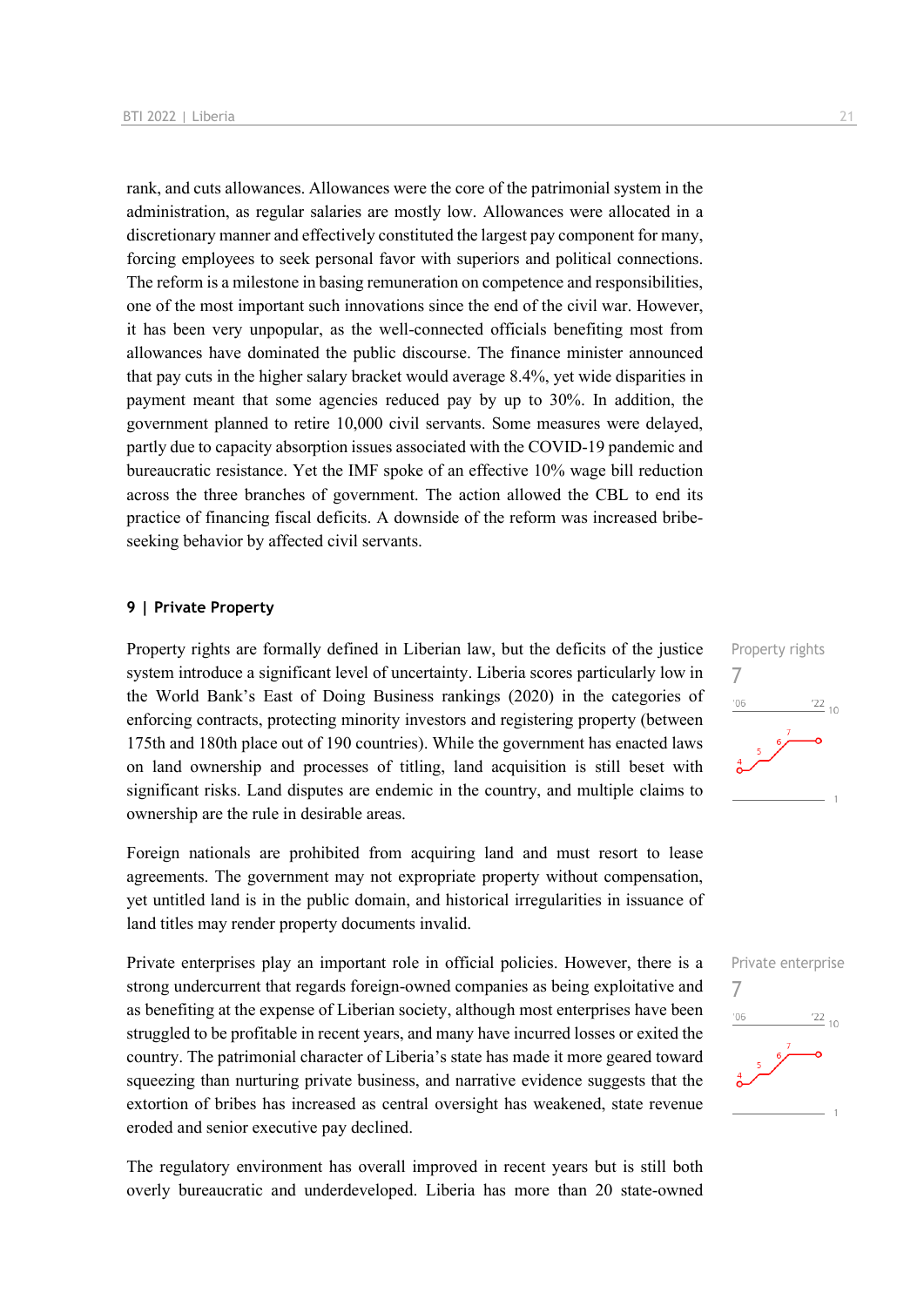enterprises (SOEs). The commercial SOEs primarily manage essential infrastructure, the private ownership of which tends to produce natural monopolies. Several are noncommercial or regulatory SOEs (e.g., the municipality Monrovia City Corporation, the forestry agency and the social security institution). SOEs continue to constitute a key component of the government's economic policy, and there has been no move toward privatization.

### **10 | Welfare Regime**

The national social security corporation (NASSCORP) created in 1975 formally provides a basic social safety net for employees of the formal sector. A revision that became effective in 2018 increased total contributions from 7.75% to 10%. Employers pay 2% of the gross salary under the work-related injury scheme. An 8% contribution to the pension fund is shared between employer and employee. The agency has historically been riddled with corruption. Claiming benefits is often a challenging process. Payouts are small and effectively below the level of contributions.

Some government institutions and private companies further insure their employees through private medical insurance companies, which provide limited coverage. Against the background of economic crises, both public and private sector have cut back on these benefits.

Concession companies are usually obliged to provide basic medical and educational services to employees and their families. In practice, however, these are often deficient. When young mothers are abandoned by their partners, support is rare. The Ministry of Gender, Children and Social Protection has made a particular effort to enforce payment of alimony and has become significantly more effective, at least in Monrovia. However, the majority of the population must rely on private channels such as patronage and the support of relatives in the case of hardship. Under conditions of extreme poverty, mechanisms of mutual support are often ineffective. Health care and related aspects like sanitation and access to safe drinking water are prioritized in the budget but service delivery remains very poor.

Against the background of the COVID-19 pandemic, the government undertook a limited food distribution exercise in 2020. According to an Afrobarometer survey, 9% of Liberians benefited, yet the distribution seems to have been skewed toward the urban and economically less challenged population.

Social safety nets 3 $\frac{22}{10}$  $^{\prime}06$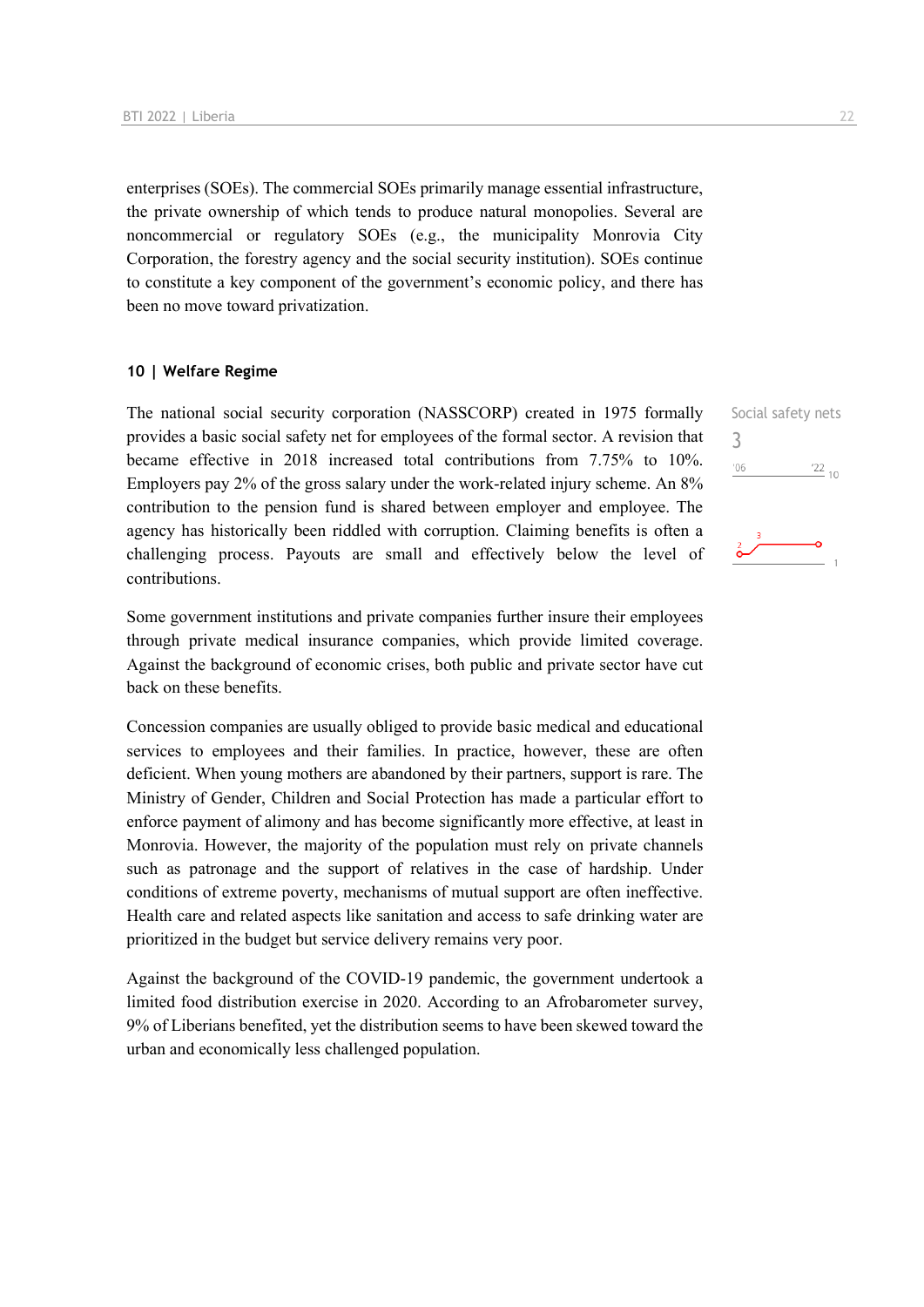The distribution of opportunities is highly skewed along several lines, but the chief determinant is socioeconomic background. The historic cleavage between "Congos" and "Indigenous" has lost much of its relevance, but remains politically instrumental, and still features prominently in public discourse. Those belonging to higher strata of society have significantly better access to education and, because of the importance of social connections, formal sector employment. Opportunities are further concentrated in the capital. The importance of proximity to the capital has implications for the distribution of opportunities across ethnic groups, with the poorly connected eastern counties being the most disadvantaged. Gender inequality is severe. About 63% of men and 34% of women are literate. However, school enrollment for girls has improved considerably in recent years. Most recent data suggest equality at the primary level (ratio of female to male enrollment: 1.0), but less so at the secondary (0.8) and tertiary levels (0.6). Women made up 47.4% of the labor force in 2020 (a ratio that has remained almost unchanged for several years).

#### **11 | Economic Performance**

Liberia is among the seven poorest countries worldwide (where data on GDP per capita is available). Before the Ebola crisis of 2014 to 2015, Liberia showed robust economic growth of more than 8%, albeit starting from very low levels. The Ebola crisis brought a severe economic shock. Low international prices for Liberia's main export goods have since kept GDP growth rates below population growth. Iron ore mining companies suspended their just-started projects amid deteriorating international prices.

Per capita growth rates have been negative since 2014. Real GDP growth turned negative in the reporting period, reaching -2.3% in 2019 and about -3% in 2020. Yet exports in 2019 rose by an estimated 2%, a development that largely reflects a decrease in services occasioned by the withdrawal of UNMIL and the end of many post-Ebola projects in 2018. A fuel shortage caused by administrative failures reinforced the trend, epitomizing the declining state capacity. Developments in 2020 were due to disruptions in global trade and domestic production related to the COVID-19 pandemic. Official figures do not show a rise in unemployment, but many companies reduced activities and their workforces. An Afrobarometer study found that 25% of Liberians lost income during the pandemic. These effects are reinforced by a high inflation rate of 27% in 2019, and an estimated 19% in 2020.

Challenging international market conditions and weak natural resource endowments are exacerbated by a political environment that stifles economic activity. The mining sector is almost exclusively based on gold and iron ore; however, the country in fact has limited gold endowments, and iron ore prices are notoriously volatile. The soils sustainably support few cash crops aside from palm oil and rubber, and global growth prospects in both sectors are weak. Rice, the staple food, is mostly imported, while domestic production is largely done upland rather than in more productive and



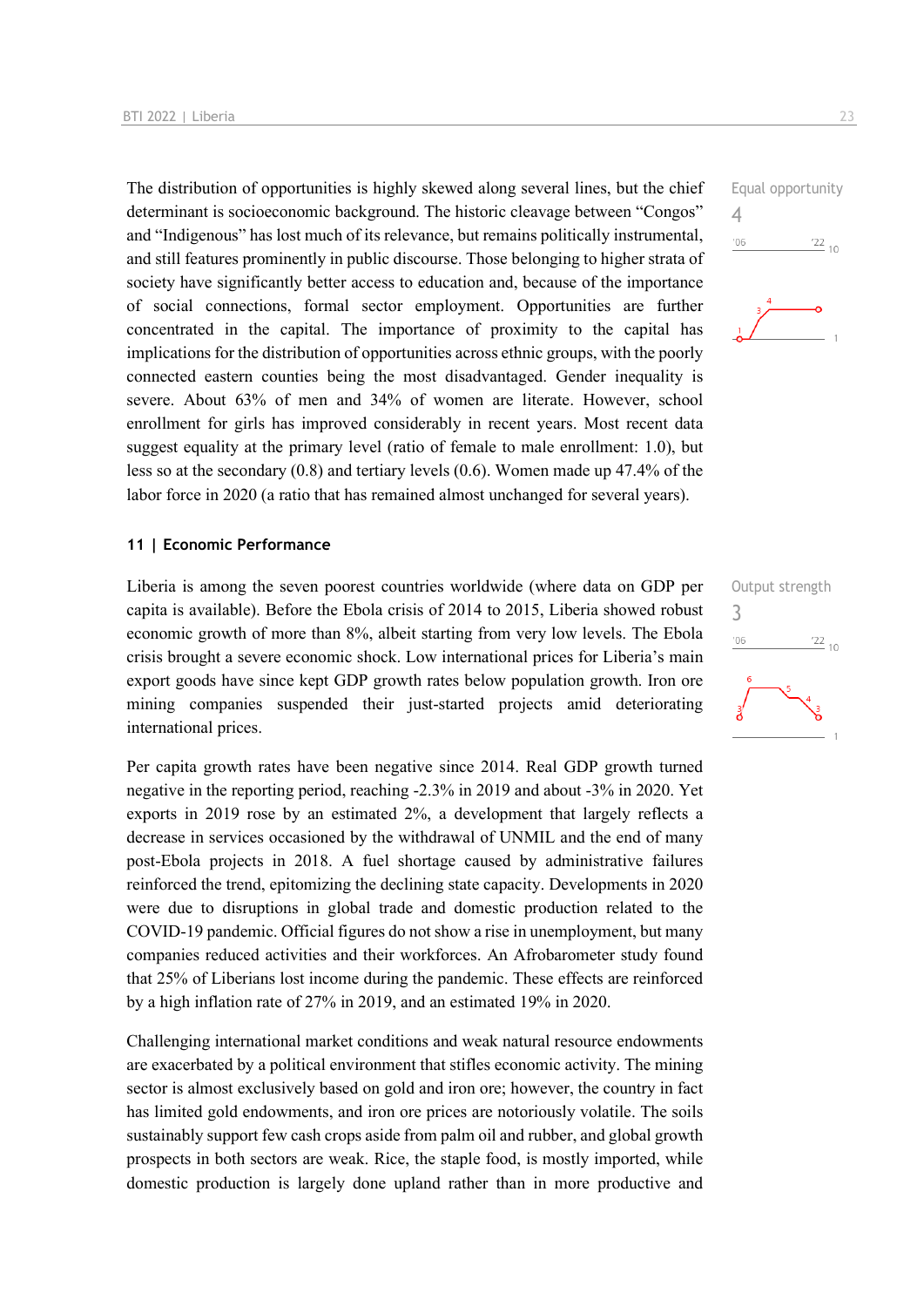sustainable rice paddies and requires fallow periods of 10 to 30 years per harvest. Liberia still features West Africa's largest and most intact forest cover, which may be its most valuable resource in terms of global importance. However, the forest is acutely threatened, and if exploited sustainably, revenue potential is relatively low. Domestic processing is weak, and volumes of round log production tripled between 2017 and 2019, yet the pandemic reduced output by more than one-third in 2020. Cocoa production has significantly expanded over the past few years but fell twice over the review period (partly due to the COVID-19 pandemic), from 18,900 metric tons (2018) to 4,100 metric tons in the first half of 2020. Production is dominated by smallholders, and three initiatives by senior government officials in the reporting period seeking to reestablish the state's monopoly on cocoa marketing appeared likely to dissuade international investment. However, donors that provide significant support to cocoa development projects indicated that they would consider a deliberalization of the sector as undermining their projects, and the initiatives were ultimately blocked.

Weakening national leadership and administrative capacity as well as a decrease in revenues created a situation where business faces increasing pressures from both legitimate tax collectors and state officials seeking bribes. The world's largest palm oil producer, Sime Darby, sold its Liberian plantation in 2019 for \$1, as it was unable to expand the plantation as envisaged and faced large-scale theft of fruit bunches amid failing state security. Several foreign-owned companies have scouted the market for potential buyers for their Liberian operations.

Official unemployment figures are relatively low at 2.7%, but this masks significant underemployment and very low income in subsistence farming and the informal sector. Due to deficient road and import infrastructure, high energy prices, low domestic production and a small oligopolistic market, costs of living are paradoxically high.

#### **12 | Sustainability**

Liberia faces significant challenges in basic areas of environmental protection. Waste and sewage disposal, diesel fuel toxicity regulations and coastal erosion prevention measures are wholly inadequate. Very little progress was made during the reporting period in urban waste management and the development of the Cheesemanburg landfill site near Monrovia begun in 2017. A 2020 study speaks of decision-makers' lack of intent to design and implement a sustainable and integrated waste management system. There is no policy to reduce plastic bags, which are fully or partly banned in some 30 African countries; these are ubiquitous in the environment, clogging inadequate sewage and drainage systems, and endangering livestock and marine life. There are no tax instruments or other policies to reduce CO2 emissions. Yet donor-funded projects to increase electricity production focus on hydroelectric power and decentralized solar power solutions.

Environmental policy 4 $\frac{22}{10}$  $'06$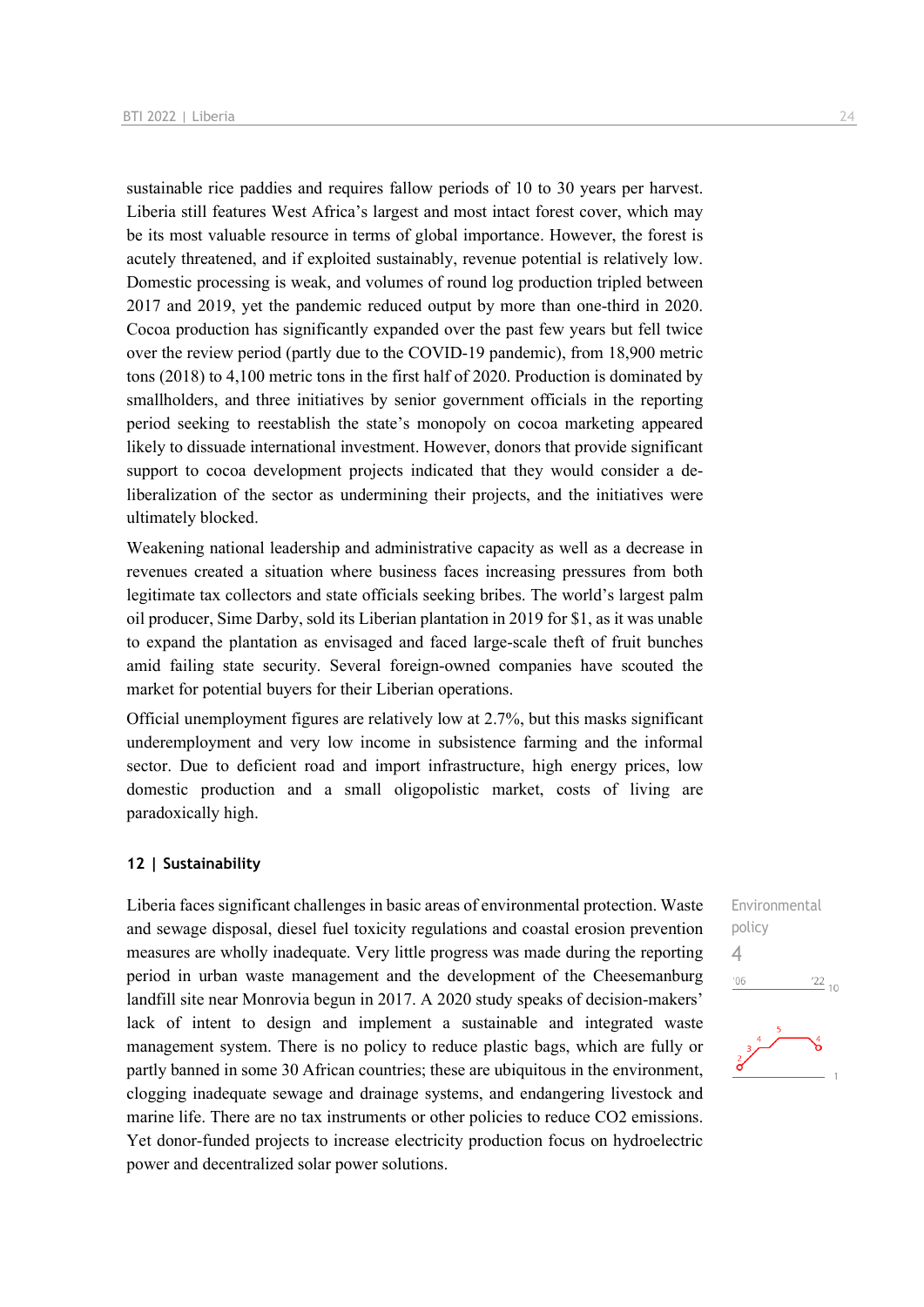Concession companies must undertake environmental impact assessments as part of their application, and the environmental protection agency (EPA) is consulted during all concession agreements. The EPA, however, is hampered by low levels of awareness and considerable corruption in government circles. The environmental damage produced by regular and irregular mining is significant. The two industrial MNG gold mines in Grand Cape Mount and Bong counties accidentally released large volumes of cyanide in 2016 and 2017. Illegal and legal fishing by foreign trawlers in Liberian waters depletes marine resources. Environmental groups criticized a 2019 agreement to grant Senegal fishing rights as threatening fish stocks. Large vessels are rarely sanctioned, and a 2020 initiative against irregular fishing mostly targeted local artisanal fishermen.

Liberia features West Africa's largest contiguous forest cover, which is of major global importance in terms of biodiversity and carbon absorption. The 2006 Forestry Reform Law committed to setting aside 30% of Liberia's forest as protected areas. The formally protected areas have expanded since. In late 2020, preparations were made to establish the sixth national park, the Krahn-Bassa Proposed Protected Area. Yet encroachment on protected areas, insufficient monitoring of logging in concessions, and deforestation in non-protected areas through the expansion of (cocoa) plantations, agriculture and mining present significant threats to Liberia's ecosystem.

While traditional societies have historically interacted with the ecosystem and probably increased fertility and biodiversity, their systems are dependent on extended fallow periods and may not be compatible with population growth and more intensive land use.

Liberia has made some progress in providing education since the end of the civil war, albeit from extremely low levels. The U.N. Education Index gave Liberia a score of 0.426 (2019) in 2017, representing a modest improvement compared to 10 years ago (0.404). The literacy rate of 48.3% (latest data from 2017) is low even by regional standards.

Noteworthy policy steps include the education reform act of 2011. The act provides free and compulsory education in public schools from primary to junior secondary level, and increases the compulsory education age to 15, thereby eliminating the gap between compulsory education and the minimum age of employment. In 2018, the Weah government declared public tertiary education below the master level free of charge. Yet public expenditure on education is well below developing country average, at 2.6% of GDP.

The quality of public schools and many private schools is very low, attendance is not enforced, costs associated with education are beyond the means of many Liberians, and a sizable share of minors are not in school. Many teachers lack adequate qualifications, and secondary school pupils often cannot effectively read or do simple

Education policy / R&D 3 $^{\prime}06$  $^{22}$  10

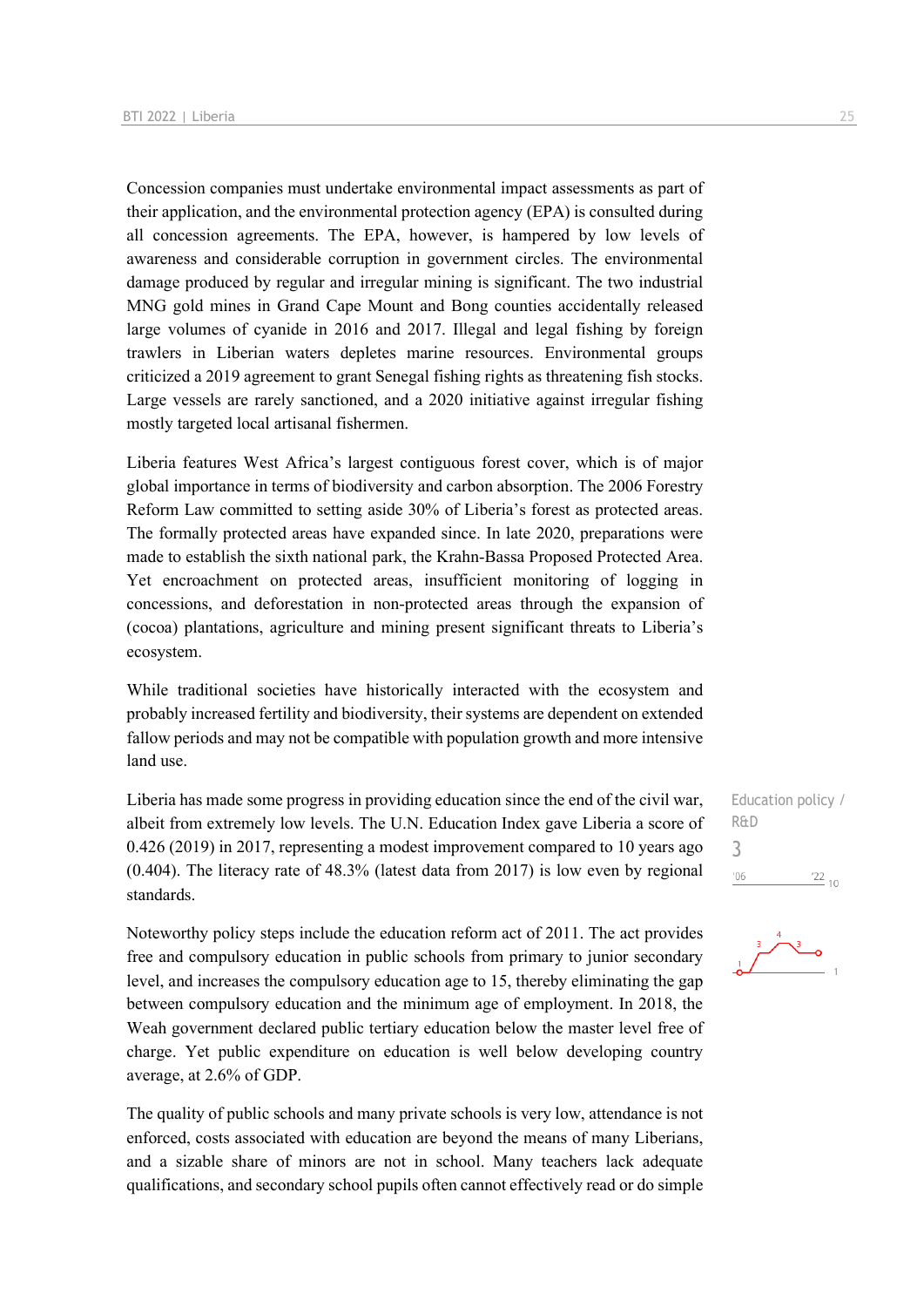math. There is also substantial gender inequality, but female education has significantly expanded. The University of Liberia and private universities have limited capacity to provide quality training and face severe funding constraints. Almost no research is conducted, and the government has no R&D funding policy.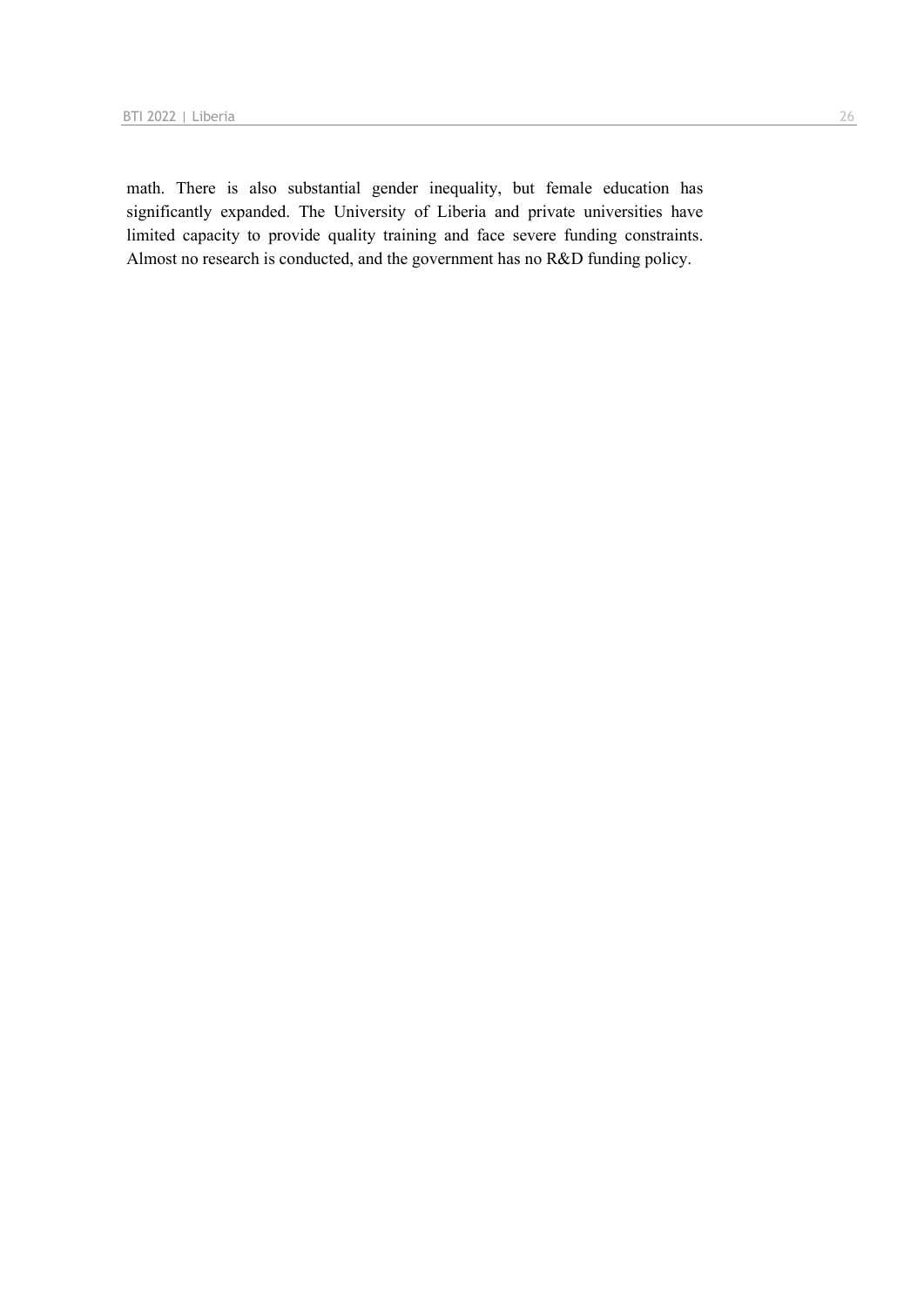### Governance

### I. Level of Difficulty

The structural constraints on Liberia's political leadership are significant. Over twothirds of the Liberian population live in extreme poverty, and the illiteracy rate for young adults is high. The performance of the educational system has deteriorated due to a number of political crises since the mid-1980s, resulting in an entire generation being significantly less educated than the previous one. Furthermore, many of Liberia's skilled workforce fled during the civil war, leaving both the state's administrative infrastructure and economy without sufficiently qualified and experienced personnel.

The country's political elite is fragmented. A culture of corruption frequently subordinates politics to private interests. This means that ensuring officials' cooperation on government projects is notoriously difficult. With a population of some five million inhabitants and little purchasing power, the economy is small. A high population growth rate of 2.4% (2019) diverts resources toward consumption rather than investment, while exerting high pressure on the labor market. Due to poorly developed infrastructure, smallholder farmers face numerous obstacles in seeking to access markets. Three export commodities – gold, iron ore and rubber – dominate the economy, with overall production being weak and prospects for expansion low. The dominant ferralsol and acrisol soils severely limit agricultural potential, the ecosystem is fragile, and risks of erosion and ecological degradation are high.

As yet, the pandemic's direct health effects have been relatively minimal with fewer than 4,000 confirmed infections and less than 90 confirmed deaths as of the time of writing. However, the economic effects will certainly be felt, either through the restrictions and/or the lower demand for Liberia's export commodities resulting from the global economic crisis.

**Structural** constraints 10 $\frac{106}{10}$  $\frac{22}{2}$  10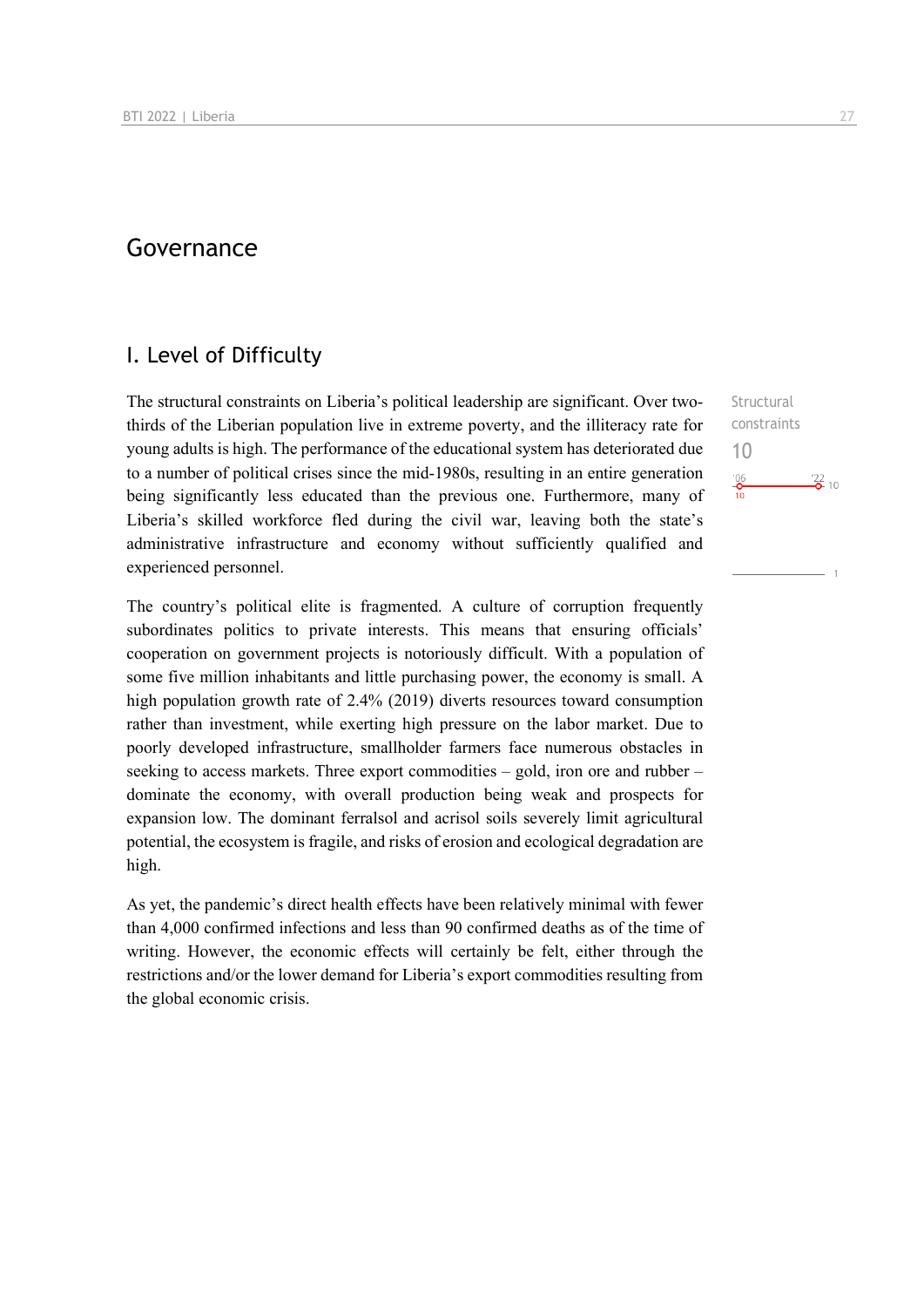Voluntary associations form a core element of urban public life, particularly in Monrovia. Many associations are based on professional and business interests and are active in politics. The human rights sector, strongly dependent on international support, has weakened over the review period following leadership changes. However, it still remains relevant. Media institutions report critically on government policy, frequently publishing corruption allegations. Neighborhood associations play a key role in communal life, but organizational strength varies. While Liberians frequently organize themselves into voluntary associations, these are often shortlived. Liberians often lack trust, which can impede effective functioning of civil society organizations. The civil society sector is also vulnerable to co-optation of its staff by government and corruption. The sector has limited opportunities to mobilize the population living in poverty to call for action to address issues.

Liberian society is fragmented into generally small political factions, who must form coalitions to become relevant. Political affiliations are fluid. The governing CDC is understood as the party of the marginal masses, while the opposition more eliteoriented, but ideological division and policy differences are weak. While the political elite is fragmented and political rhetoric is often confrontational, coalitions are possible between almost all political actors as politics revolves around access to spoils. However, such coalitions are fragile, and may quickly be dissolved. Conflicts are largely confined to the political system and channeled through elections. The election campaigns in 2017 were peaceful and held without major incidents. 2017 saw a coalition between the two major opposition parties, the CDC and the NPP. The NPP formerly was close to the previous Johnson Sirleaf government. Johnson Sirleaf tacitly supported the Weah campaign, and the new government framed much of its politics in terms of continuity. In 2018, a split between the CDC and NPP coalition partners developed over the allocation of government positions, which is likely to affect politics for the remainder of the present government's term. In 2019, the strongest opposition parties, including the ANC, the UP, the ALP and the LP formed an alliance, the Collaborating Political Parties (CPP), that ran as a single contender in the 2020 Senate elections.



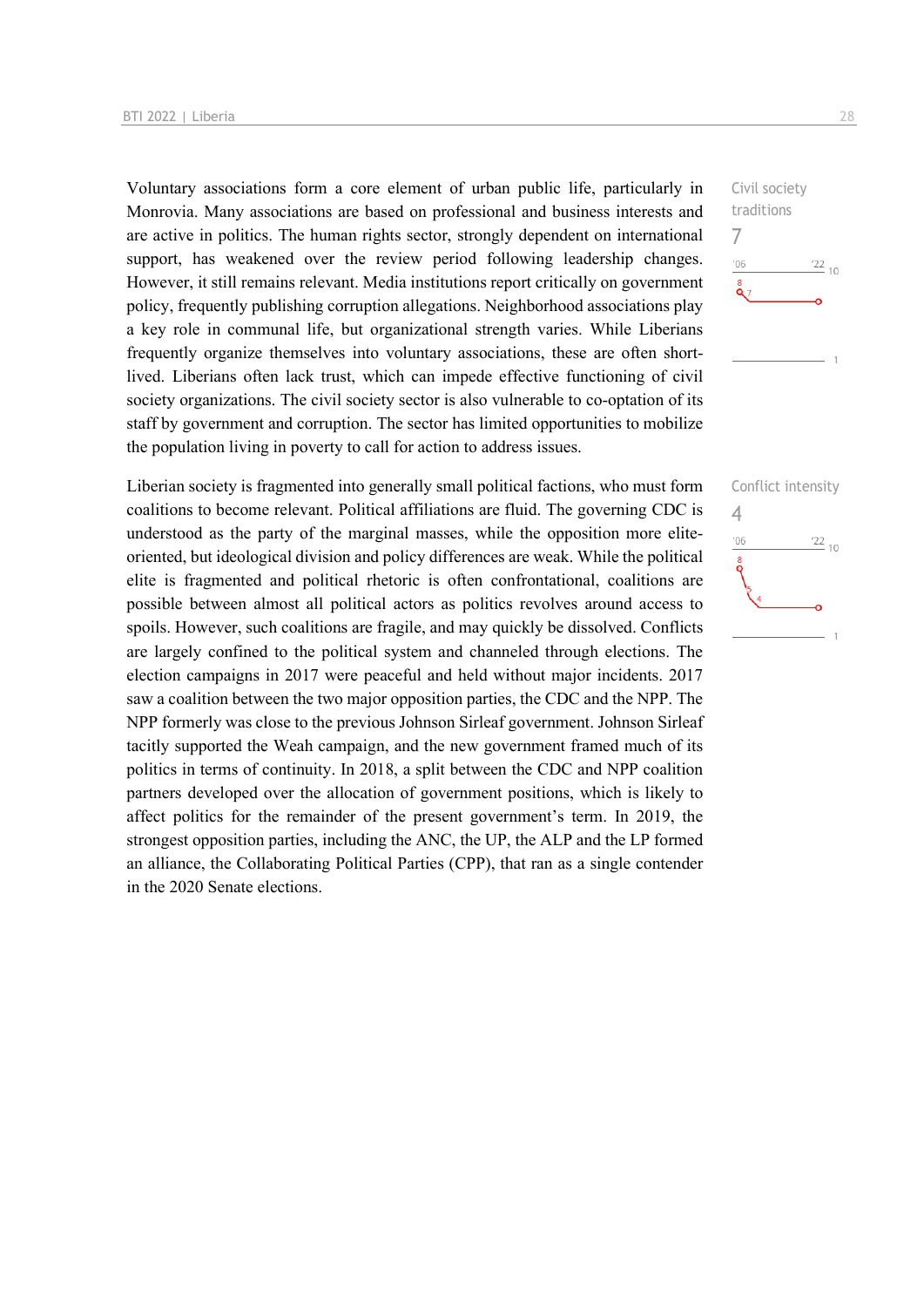### II. Governance Performance

### **14 | Steering Capability**

During the reporting period, the presidency expended much political energy on pushing a major constitutional reform which ultimately proved impossible to realize. More concretely, the government prioritizes road construction, with the particular goal of connecting the eastern counties, as well as electrification and maternal health. Yet long-term goals are often subordinated to short-term necessities. The background is the sustained economic crisis, which has undermined government capacities, resulted in delayed public sector salary payments and forced pay cuts. However, these ad hoc pressures also moved forward policies that had been prepared under the Johnson Sirleaf administration, in particular the public sector salary harmonization and tax enforcement program. When long-term approaches are pursued, this is often due to donor pressure. It has increasingly become clear that there is little consensus among government elites on the policies defined in its core document, the "Pro-poor agenda for prosperity and development" (PAPD).

Road construction is moving ahead, albeit slowly. Works on the main project, the 510-kilometer Ganta-Harper road, have begun. An 80-kilometer stretch on which construction had already started in 2012, but which was interrupted by the Ebola epidemic, has now neared completion. The installation of streetlights on Monrovia's main street was meant to symbolize the progress in electrification. Yet significant deficits in the implementation of policy are a long-term challenge for Liberia. For example, the health and education sectors remain in a dire state, despite domestic prioritization and considerable international support. Efforts at stronger tax enforcement are often abused by officials seeking bribes.

The requirement of a two-thirds referendum majority for constitutional changes under conditions of widespread mistrust of political elites and high illiteracy among voters makes it difficult to implement even widely desired and needed changes, such as reductions in term limits for elected officials and a shift of elections into the dry season.

Structurally, the low national educational endowment means that public sector officials, including leaders, often only have a limited understanding of their professional areas, policies and implications. The patrimonial culture further implies that the state is frequently understood as an institution of private accumulation and distribution of benefits by its officials, rather than as a provider of public order and services.

### **Ouestion** Score



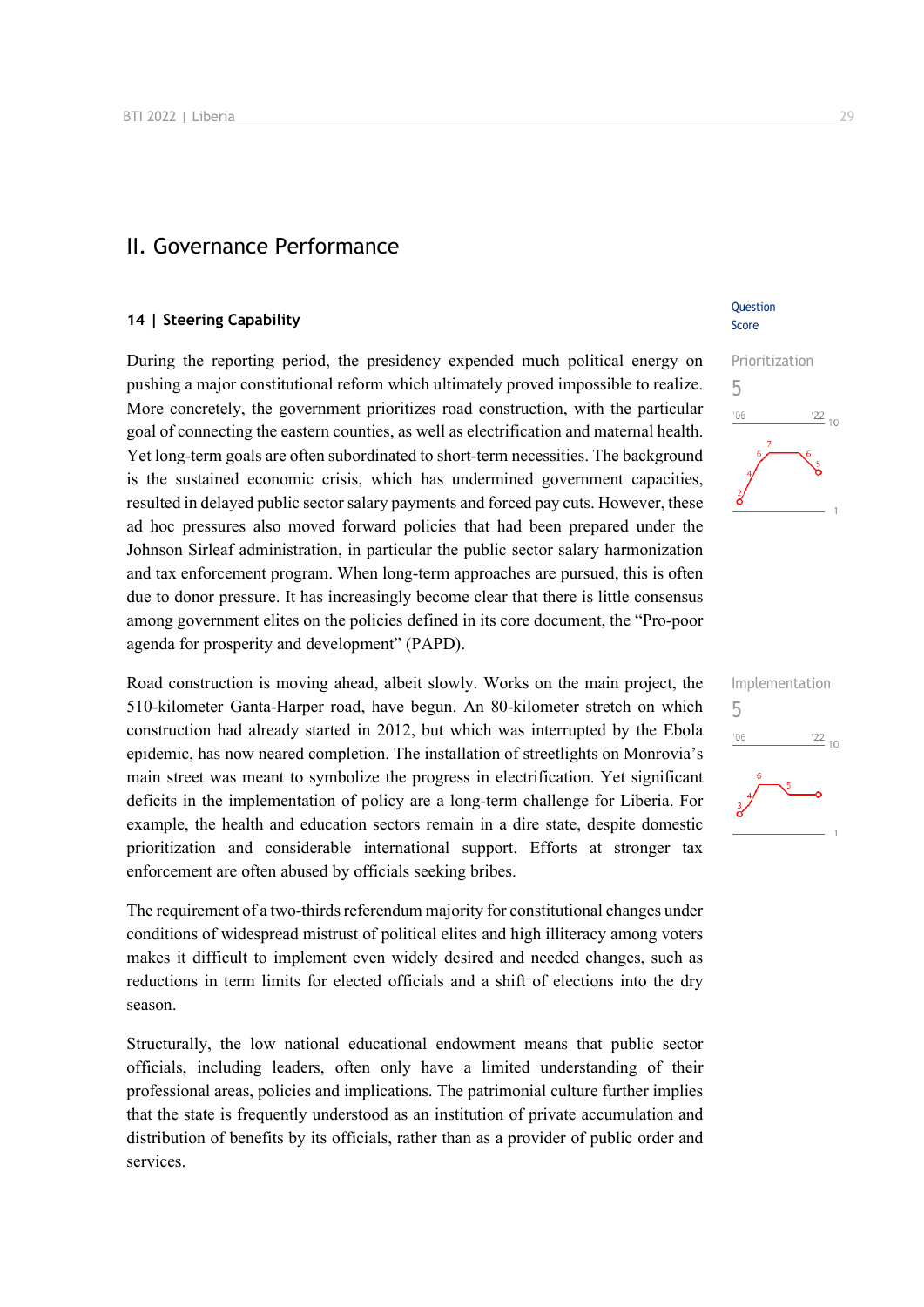Policy-learning abilities are very limited, and there are few signs of any willingness to increase capacities, as rational policy formulation clashes with the dominant patrimonial orientation in Liberia's political culture. Well-established narratives regarding Liberia's challenges and potentials inform much of the policy process, rather than any critical reassessment. Under the current government, institutions with the power to critically review government action have received little attention or been actively weakened; this includes the Liberia Anti-Corruption Commission (LACC), the General Auditing Commission (GAC) and the Liberia Extractive Industries Initiative. The government think-tank on policies, the Governance Commission (GC), is often sidelined and plays little role in informing policy formulation processes.

In dealing with the COVID-19 pandemic, Liberia's Ebola experience did produce swift government action. Measures were successively stepped up and were informed by international practices, and quickly eased as infection rates dropped. Social contacts were effectively reduced to only a limited extent and for a relatively short time. Yet for unknown reasons, COVID-19 did not have the anticipated impact, and only 84 persons had succumbed to the disease as of the time of writing. The pandemic dropped almost completely off the agenda after the first wave had been contained in August 2020. Senate election campaigns in late 2020 were held despite the risks of increasing infection rates, testing became almost exclusively restricted to travelers and contact tracing was suspended.

#### **15 | Resource Efficiency**

Liberia's historical experience has made the non-delivery of public services the normal state of affairs with a deeply ingrained culture of corruption among officials. In combination with a lack of qualified civil service staff and leadership, the state has lacked rationality in mobilizing revenues and using them efficiently.

The public sector salary bill is approximately \$292 million in  $2020 - 21$ , \$4 million less than the previous year, which is attributed to the salary harmonization exercise. The George Weah government also announced it had cut cabinet minister salaries by 10%. Recurrent expenditure remained at 90% of its previous level, while the wage bill fell slightly to 55%.

With monthly compensation of approximately \$15,000 for senators, Liberian legislators are among Africa's highest paid. Decision-making processes nonetheless are often corrupt, and the legislature exercises its oversight functions poorly.

With shifts in government, personnel in some 4,000 positions appointed by the president are also exchanged, entailing further replacements down the line. Accumulated experience thus systematically erodes at regular intervals. Debt levels are still manageable, but the persistent high fiscal deficits and steadily rising levels of debt despite low to negative GDP growth and challenging prospects are worrying. Budget implementation is consistently poor, and auditing processes are kept weak.



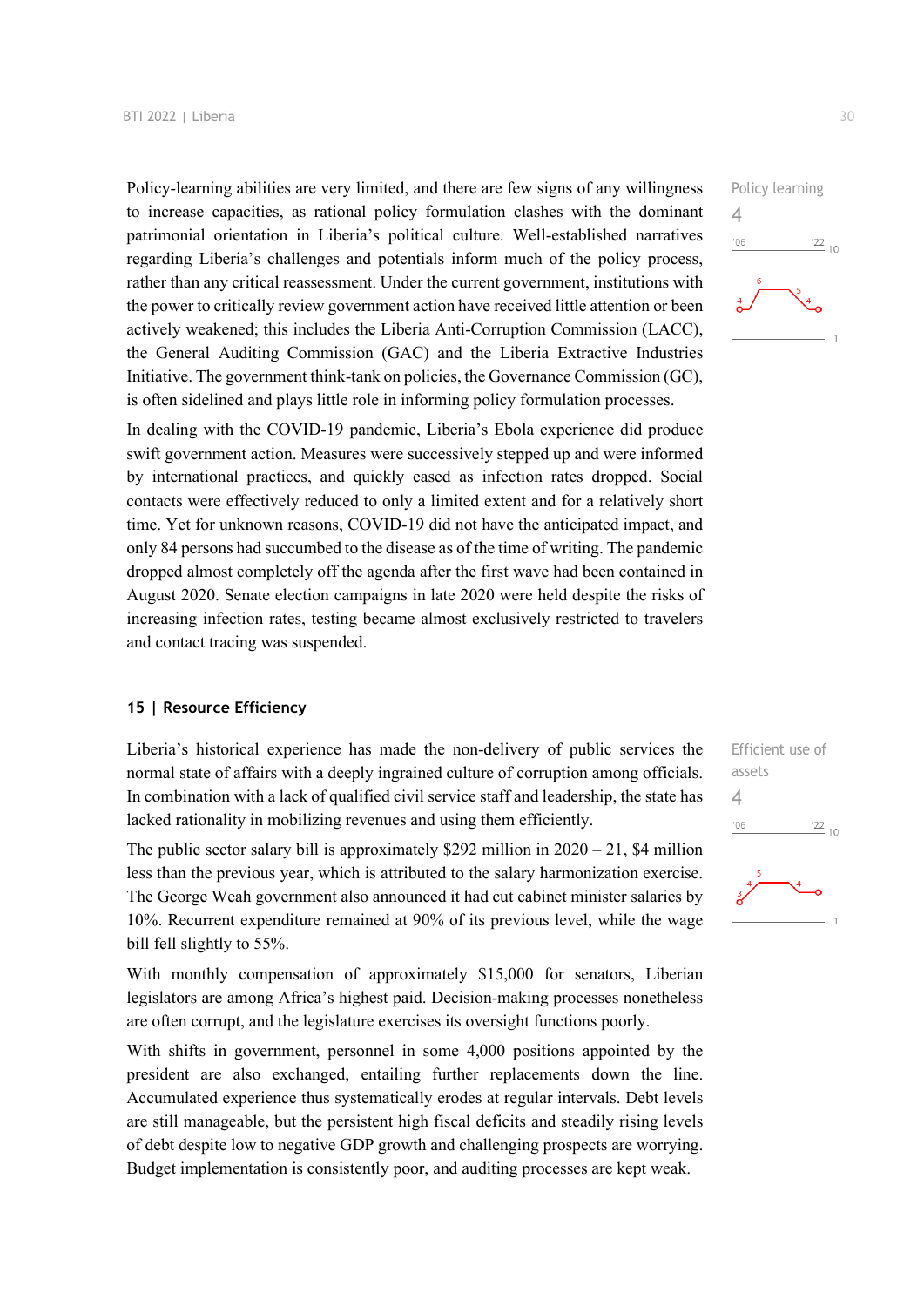The public sector wage harmonization bill implemented during the review period was a milestone in modernizing the public administration. Moreover, the efforts put into effecting constitutional change promoting accountability show some positive presidential initiative. The failure of the latter campaign, however, shows that the political system is not conducive to necessary changes.

The Weah government inaugurated in 2018 is still constrained by limited expertise, a lack of consensus on policies stemming from shallow ideological commitments, and rivalry between CDC and NPP. The president's ability to coordinate different factions around senior executives of his own party, which have sought to pull policy in different directions, declined during the review period. Public investment is outsourced to donors given the high current expenditure bill; these force some consistency within their respective areas of funding but have different approaches from one another. The disintegrated, mostly local character of NGO projects is not streamlined by government initiative. Corruption among state officials also undermines official policies.

Liberia has a number of formal integrity mechanisms. These include the General Auditing Commission (GAC), a Liberia Revenue Authority, the budgetary oversight powers of parliament, the National Procurement and Concessions Commission (PPCC), the Liberia Extractive Industries Transparency Initiative (LEITI), the Liberia Anti-Corruption Commission (LACC), a code of conduct for the civil service, and a freedom of information law. LEITI was suspended by the international board from September 2018 until March 2020, due to a lack of reporting and significant breaches related to multi-stakeholder group oversight.

Overall, these institutions are kept weak, while levels of corruption remain high and legal consequences for corrupt practices are an exception.

The overall picture of the post-civil war order is that of a neo-patrimonial state in which corruption is embedded in the system. President George Weah's first year in office was characterized by an intense scramble for state resources and the rewarding of loyalists with government employment and other opportunities. In the process, integrity-promoting institutions were systematically weakened.

In the reporting period, the national U.N. office publicly complained about misuse of donor funds, ambassadors of major donors jointly criticized unauthorized use of funds, and a senator and prominent corporate lawyer was sanctioned by the United States for facilitating bribe payments.

The government tried to repeal tenure in the core accountability institutions, which is meant to shield officials from political influence. The move was endorsed by the House of Representatives but blocked by the Senate in 2019. However, the government further pursued the plan, and secured House approval for repealing tenure at the important Maritime Authority in October 2020.



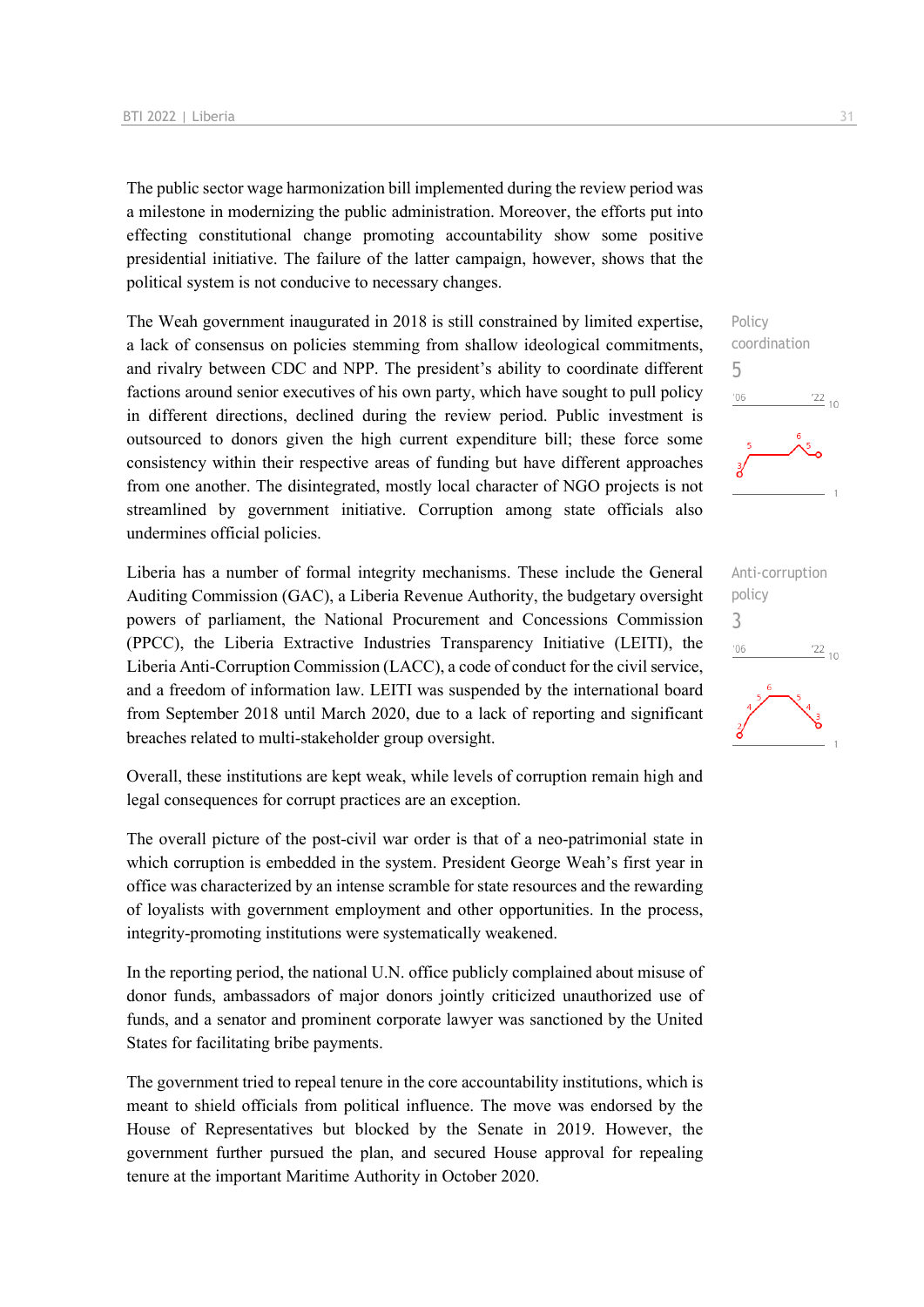### **16 | Consensus-Building**

Liberia has been constituted as a democratic country since independence, in 1847. Democracy is widely accepted as the norm yet Liberian particularities shape the local understanding of the term. There is a discernible authoritarian undercurrent in Liberian political culture.

Liberia has strong links to the United States, and capitalist principles are widely endorsed. Embracing capitalism and the market economy is not considered contradictory to the significant interference of the state in economic freedoms.

Protectionist measures, state ownership of enterprises, and fixing of prices for essential goods and services enjoy broad support. Promoting Liberian-owned businesses was an important electoral pledge of President Weah that has not been fulfilled to any significant degree.

There are no strong political actors openly challenging democracy, nor are there organized veto players. However, the commitment of political elites to democracy, including in the current government, is not beyond doubt. Former militia leaders offer their services to the government to suppress opposition protests. The influence of special and private elite interests on politics is strong. Endemic corruption undermines democratic decision-making processes and implementation of democratically decided laws. Law-abiding government officials have significant difficulties in isolating themselves from corrupt actors both within and outside the administration.

The historical experience of being ruled by descendants of settlers constitutes a historical trauma for large segments of the population. Political conflicts are still widely interpreted through the "Congo-Indigenous" divide. The Johnson Sirleaf government was often seen as dominated by "Congos," which can partly be attributed to the equation of elite culture with settler society. Her government, however, strategically distributed positions across a broad spectrum of society.

The elections of 2017 significantly shifted the societal distribution of power. George Weah's family hails from the east, much of which is historically at the margins of the state. He is very popular in the region and is widely considered to represent the poor, indigenous majority. His election raised the identification of the "indigenous" population with the state.

The president's relationship with the NPP coalition partner, which has its base in northern and central Liberia and serves to integrate a politically and numerically important share of the population, is uneasy but civil. Former warlord Prince Johnson, who is still very popular in the populous northern Nimba County, headed a faction fighting eastern forces. He formerly supported Johnson Sirleaf but is now in a stable alliance with the current president. Against the background of the economic and political crisis of the past years, potential tensions remained well managed.





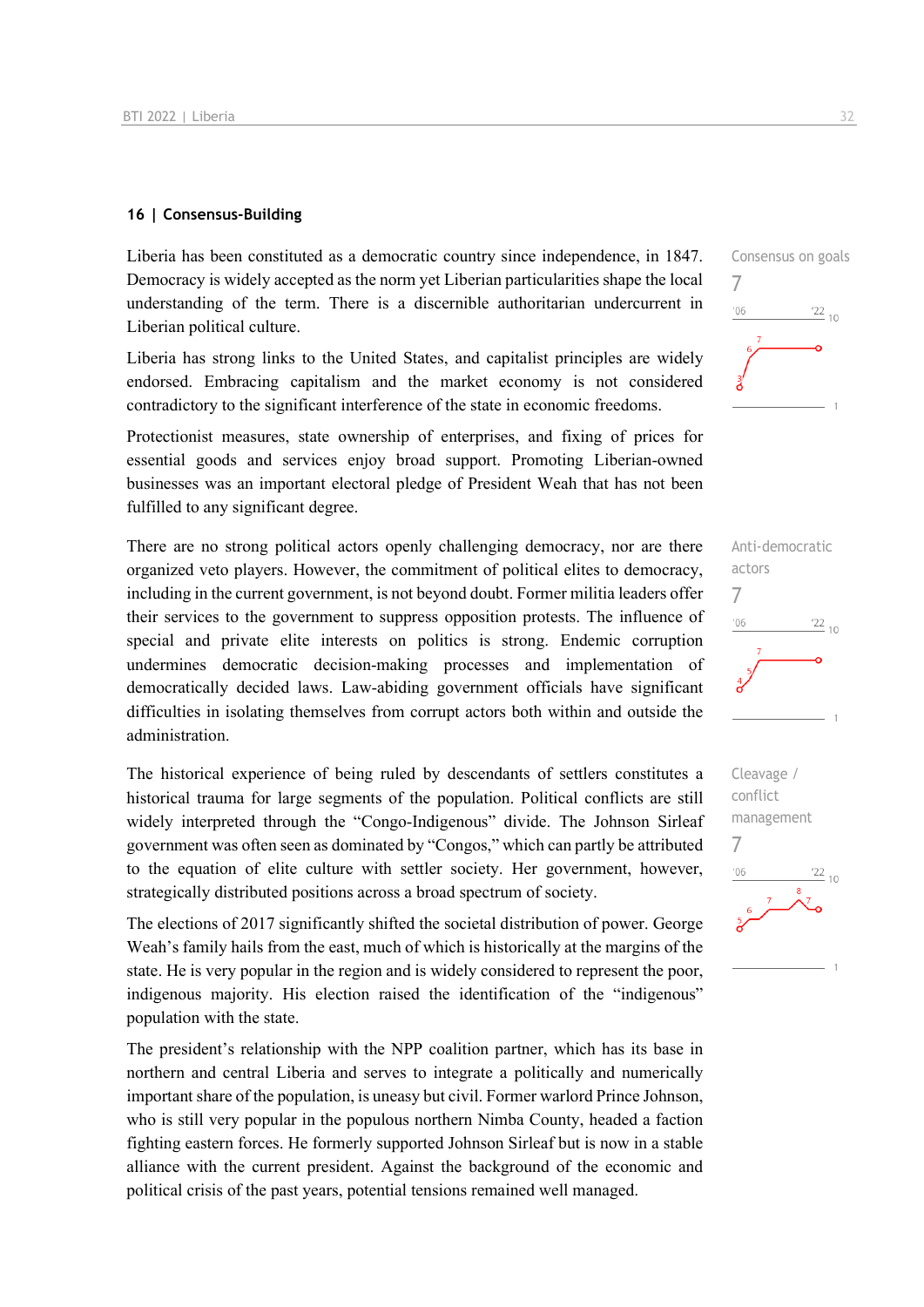The previous government showed a commitment to civil society participation in several policy fields. Its main reform document, the national vision 2030, was developed through extensive consultations with citizens and interest groups. The current government similarly developed its "pro-poor agenda for prosperity and development" (PAPD) with citizen input.

Since then, the policy formulation process has become more opaque, and is largely limited to government elites and donors. Given rising discontent in Monrovia, the center of civil society activity, the government has become more apprehensive about outsider involvement. Funding constraints also continue to negatively affect civil society capacity.

More than 15 years after the end of the civil war, a formal process of national reconciliation is not a priority for the current government. The administrations of both Johnson Sirleaf and now George Weah addressed societal cleavages mainly through broad elite-level coalition building and by delegitimizing inflammatory rhetoric. Several influential personalities were affiliated with warring factions. There is significant elite resistance against a process that might incriminate persons of influence. Also, ethnic and regional faction constituencies are often reluctant to see their leaders accused of faults, and there are fears that a postwar justice initiative might reignite tensions.

#### **17 | International Cooperation**

The current political leadership uses international assistance for its own development agenda, but shows deficiencies regarding long-term goals, with a slight downward trend in this regard. The utilization of international support had been on an unprecedented high level under the previous government of Johnson Sirleaf. Rapid progress was seen in security sector reform, electricity generation, and the upgrading of national highways and major urban streets. Progress in the health sector was slow. The United Nations Mission in Liberia completed its mandate in 2018. Donor inflows have been reduced as a consequence. In the context of a larger reform emphasizing effective use of assistance, Germany declared its intention in 2020 to withdraw from bilateral cooperation with Liberia. Data for the review period is incomplete, but the IMF's 2019 ECF and COVID-19 assistance made new resources available, and the Economist Intelligence Unit expects increased inflows overall. Relations with the IMF are strong. The government's development strategy paper strongly reflected donor input, but this roadmap has not always been consistently followed.

Government capacity is low, and donor assistance is often not used most efficiently. In recent years, progress in electricity generation and distribution, road infrastructure, health, and education has been disappointingly slow.





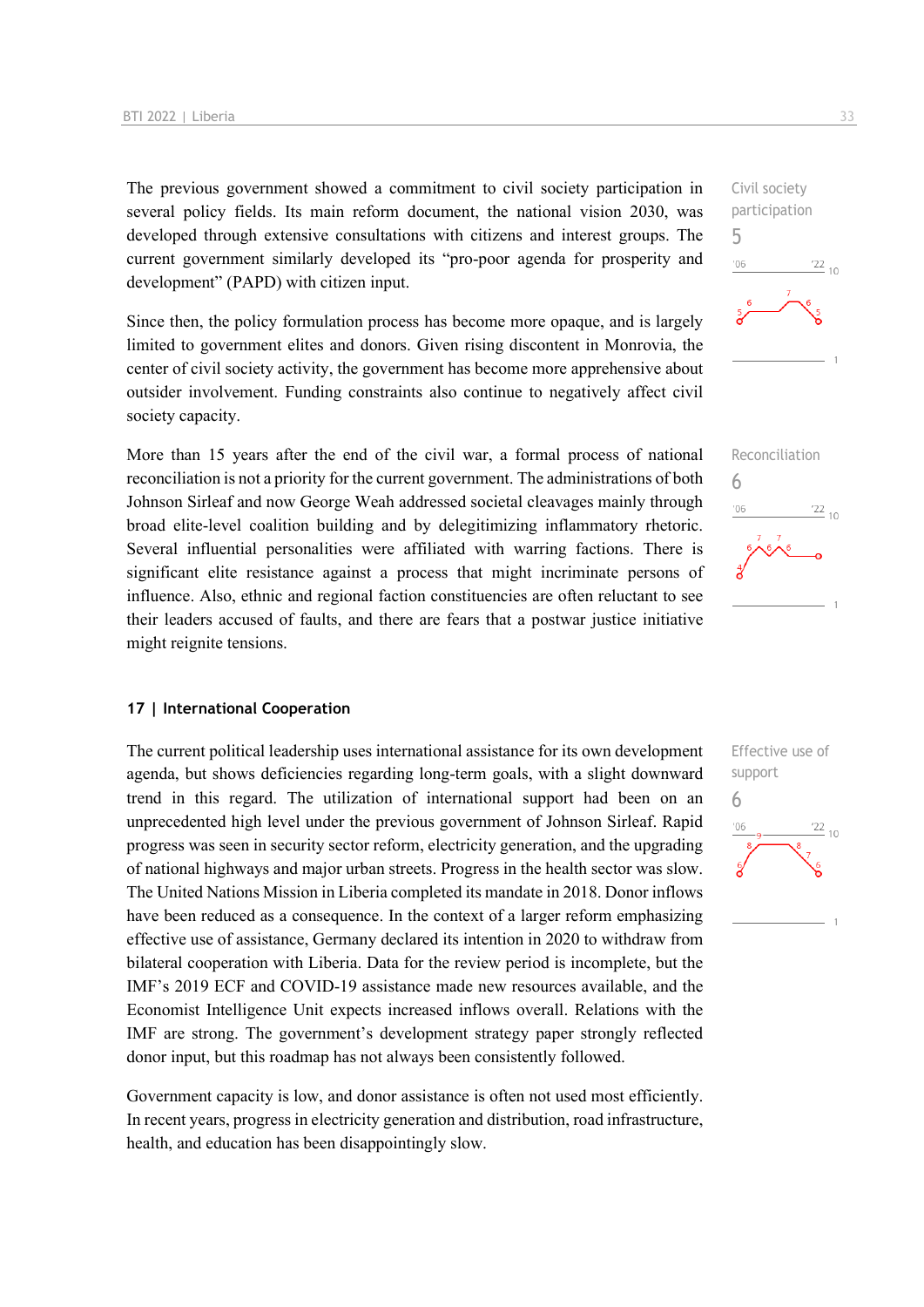For the most part, the government has acted as a credible and reliable partner and has been engaged in international cooperation efforts. However, a slight downward trend is visible. While the Johnson Sirleaf administration maintained a good political and economic standing with international partners despite significant shortcomings, the Weah administration's reputation seems to be less stellar in this regard. Publicized protest notes from the national U.N. office and an alliance of ambassadors on the use of donor funds indicate weakening credibility in the eyes of donors. The withdrawal of foreign investors in the oil palm and extraction industries show waning confidence in the investment climate.

Liberia is a member of regional organizations such as the African Union (AU) and the Economic Community of West African States (ECOWAS). Relations among ECOWAS countries have been very positive for a considerable time as a consequence of several leadership changes. Liberian troops support the U.N. peacekeeping missions in Mali and South Sudan.

Generally, Liberia maintains cordial regional and international relations. It has made occasional use of the Mano River Union (MRU) to foster relationships with neighbors in sectors such as infrastructure, trade and extractive industries. Côte d'Ivoire has risen to become one of the countries' most important sources of imports, indicating that economic integration is progressing.

Liberia ratified the common external tariff of the ECOWAS in December 2017 but has not fully implemented it due to adverse effects on local prices and production.



Credibility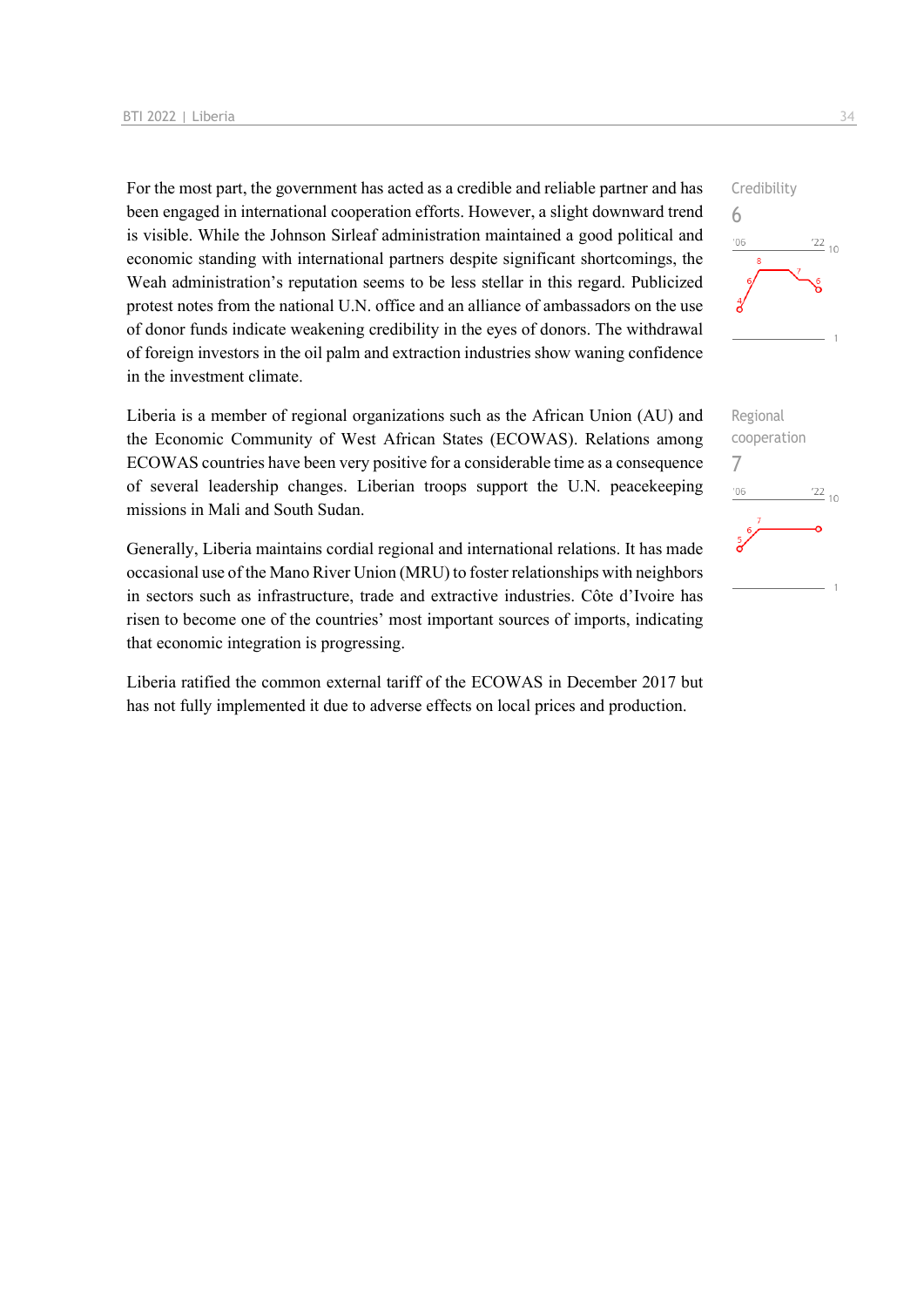### Strategic Outlook

Liberia faces fundamental challenges that severely reduce its future prospects. Among them are very low human capital endowments, which constrain its abilities to address societal and natural challenges. Society is fragmented, a fact that is partly the heritage of Liberia's age-old history of small-scale stateless societies and partly a legacy of the civil war. A related evasion of authority implies significant individual liberty but undermines political coordination. Limited known mineral resources, poor soils and a fragile ecology reduce economic opportunities.

Because of the natural-resource-based economy, the state will remain the main instance of capital accumulation and redistribution. Potential for improvement lies in increasing effective service delivery and public investment while reducing unproductive job patronage in the civil service. Liberia's geology indicates that it may possess commercially viable mineral resources other than iron ore and gold. The Ministry of Mines and Energy may strengthen efforts to broaden its expertise beyond these traditional industries, and devise strategies to attract investors into prospecting for other minerals.

Major hopes have been placed on developing the cocoa industry, which is predicted to experience favorable world market conditions. Experience in neighboring Côte d'Ivoire shows that conventional cocoa plantations degrade the soils. Liberia and its donors eye a niche market for sustainably produced cocoa. The higher running costs and more complex plantation management processes threaten to undermine this strategy. Given low government oversight capacities and deficits in the monitoring of international certification schemes, there are significant risks that farmers will try to benefit from the higher prices for sustainable cocoa while also seeking the higher yields and lower costs of conventional production. Concerted national and external efforts will be necessary to remain on track. Given the history of an often predatory state geared toward the interests of urban consumers rather than rural producers, reestablishing the state monopoly on cocoa marketing would undermine the development of the sector. And the sympathies for such an approach among political elites will need to be kept in check.

Liberia's commitment to protecting 30% of its forests and the effective expansion of conservation areas is laudable, even though some protected or earmarked areas have in the past been allocated to investors under opaque circumstances. However, even if the target is reached, it implies major deforestation and a loss of ecological resources in terms of carbon sinks and biodiversity that are of global importance. The forest likely is the resource in which the international community has the greatest interest. International entities will thus have to offer benefits associated with conservation that are superior to those deriving from forestry and plantation development.

Culturally and politically, Liberians enjoy a degree of liberty that cannot be taken for granted in the region. While insecurity is an issue, crime is not particularly high by regional standards and gun violence is rare. These qualities need to be preserved. Eroding support for the government amid an economic crisis may provoke attempts to cling to power through unconstitutional means, which is the most immediate threat to the current conditions of relative security and peace. State leadership and external partners are well-advised to rein in the hardliners within the government.